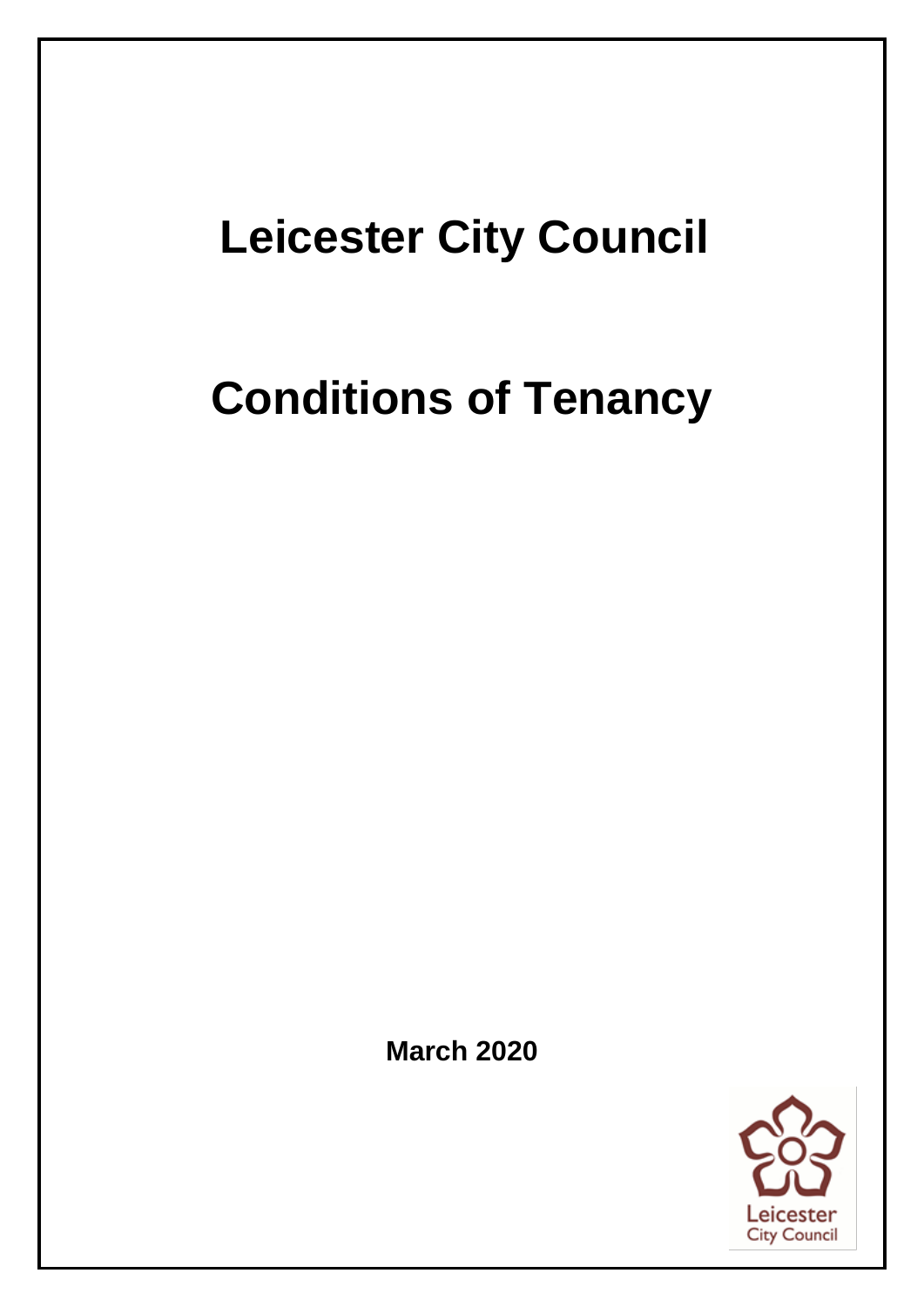|       | <b>PART 1 - GENERAL TERMS</b> |                                     |                                                                                                                                                                                                                                                                                                                       |  |
|-------|-------------------------------|-------------------------------------|-----------------------------------------------------------------------------------------------------------------------------------------------------------------------------------------------------------------------------------------------------------------------------------------------------------------------|--|
| $1.1$ |                               | <b>Purpose of document</b>          |                                                                                                                                                                                                                                                                                                                       |  |
|       |                               | duties you have as a tenant.        | This Agreement sets out the conditions of a Leicester City Council Secure,<br>Introductory and wherever applicable, Demoted tenancy.<br>It explains your legal rights, the duties the Council has as your landlord and the                                                                                            |  |
|       |                               | like manner and:                    | By accepting a tenancy with Leicester City Council, you agree to act in a tenant-                                                                                                                                                                                                                                     |  |
|       |                               |                                     | Abide by the conditions set out in this booklet Agreement;                                                                                                                                                                                                                                                            |  |
|       |                               | Pay your rent on time;<br>$\bullet$ |                                                                                                                                                                                                                                                                                                                       |  |
|       |                               |                                     | Take good care of our property;                                                                                                                                                                                                                                                                                       |  |
|       |                               | ٠                                   | Have consideration and respect for those living round you; and                                                                                                                                                                                                                                                        |  |
|       |                               | $\bullet$                           | Have consideration and respect for those working on behalf of the Council.                                                                                                                                                                                                                                            |  |
|       |                               | Citizen's Advice Bureau.            | If there is anything in these conditions that you do not understand, you should<br>contact your local housing team or obtain advice from a solicitor, a law centre or                                                                                                                                                 |  |
|       |                               | as you do.                          | Your responsibilities apply to you and any other person living in or visiting your<br>home. Your tenant neighbours have exactly the same rights and responsibilities                                                                                                                                                  |  |
|       |                               |                                     | We will take photographs of all new tenants including: when a tenancy changes to<br>a joint tenancy, where there is a succession or assignment and when tenants<br>move home. Photographs help us to prevent social housing fraud, and for us to<br>help you in the case of an emergency, for example fire flood etc. |  |
| 1.2   | <b>Definitions</b>            |                                     |                                                                                                                                                                                                                                                                                                                       |  |
|       |                               | You                                 | Means the tenant, or if there are joint tenants both people.                                                                                                                                                                                                                                                          |  |
|       |                               | Us, we, the Council                 | Leicester City Council.                                                                                                                                                                                                                                                                                               |  |
|       |                               | Landlord                            | Leicester City Council.                                                                                                                                                                                                                                                                                               |  |
|       |                               | Visitor (s)                         | Any person visiting your home. This includes people who<br>are visiting anyone else who lives with you.                                                                                                                                                                                                               |  |
|       |                               | Property, dwelling,<br>home.        | Means the property you live in, including any garden,<br>communal and shared areas.                                                                                                                                                                                                                                   |  |
|       |                               | Shared areas,<br>communal areas     | Includes all stairs, hallways, corridors, lifts, entrances,<br>foyers, lobbies, grassed areas, paved areas, yards, bin<br>stores, bin chute rooms, parking areas, amenity spaces,<br>courtyards and any other area that can be used by more<br>than one person living in the same building or area.                   |  |
|       |                               | Obligations                         | Something that either you or we must do.                                                                                                                                                                                                                                                                              |  |
|       |                               | Secure tenant<br>(tenancy)          | You are a Secure tenant if you signed your tenancy<br>agreement before October 2001 or you have had your                                                                                                                                                                                                              |  |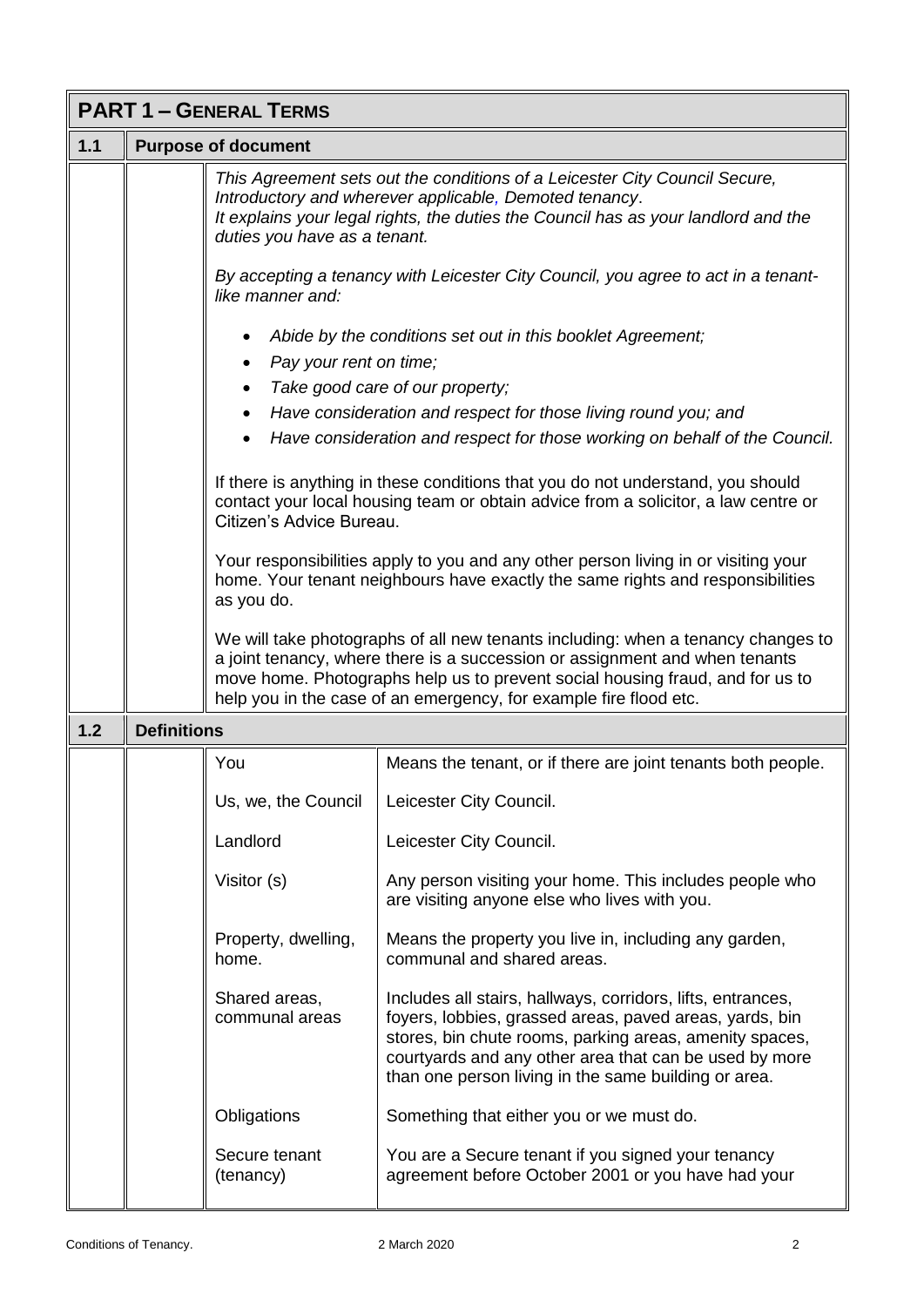|     |       |                                         | tenancy agreement for more than 12 months (your<br>probationary period has ended).                                                                                                                                                                                                                                                                                                                                    |
|-----|-------|-----------------------------------------|-----------------------------------------------------------------------------------------------------------------------------------------------------------------------------------------------------------------------------------------------------------------------------------------------------------------------------------------------------------------------------------------------------------------------|
|     |       | Introductory tenant<br>(tenancy)        | You are an Introductory tenant if you signed your tenancy<br>less than 12 months ago (a probationary period) or less<br>than 18 months if your Introductory tenancy has been<br>extended. You will have been told if this is so.                                                                                                                                                                                      |
|     |       | Demoted tenant<br>(tenancy)             | You are a Demoted tenant if we have replaced your Secure<br>tenancy through court action.                                                                                                                                                                                                                                                                                                                             |
| 1.3 |       | <b>Changes to conditions of tenancy</b> |                                                                                                                                                                                                                                                                                                                                                                                                                       |
|     |       | written notice.                         | If we want to make any changes to your tenancy agreement (other than increasing<br>the rent or other charges) we will consult with you. You will be given 28 days                                                                                                                                                                                                                                                     |
|     |       | if you choose to do so.                 | If we decide to change the terms and conditions of this tenancy agreement, we<br>must give you at least 28 days' notice before carrying out these changes. This<br>gives you the opportunity to end the tenancy before the changes come into effect                                                                                                                                                                   |
| 1.4 |       | <b>Period of tenancy termination</b>    |                                                                                                                                                                                                                                                                                                                                                                                                                       |
|     | 1.4.1 | 9:00 am to Monday 9:00 am.              | Your tenancy, whether Secure or Introductory, is weekly and runs from Monday                                                                                                                                                                                                                                                                                                                                          |
|     |       | tenancy.                                | If you want to end your tenancy you must give us at least four weeks' written<br>notice ending on a Monday. We may agree with you to accept less than four<br>weeks' notice, but you must discuss this with us before you plan to end the                                                                                                                                                                             |
|     |       |                                         | If you do not give proper notice or vacant possession at the end of the tenancy<br>you will continue to be responsible for the rent and other charges.                                                                                                                                                                                                                                                                |
|     | 1.4.2 | to continue to occupy the property.     | If you have a joint tenancy, either tenant can end the whole tenancy. A joint<br>tenancy will end after four weeks' written notice of termination has been given by<br>either or both of the joint tenants. Any remaining person will not have a legal right                                                                                                                                                          |
|     | 1.4.3 |                                         | Once we have received your notice of termination, it cannot be withdrawn.                                                                                                                                                                                                                                                                                                                                             |
| 1.5 |       | Rent and other charges (housing costs)  |                                                                                                                                                                                                                                                                                                                                                                                                                       |
|     | 1.5.1 |                                         | You must pay the rent and housing costs (this includes charges such as district<br>heating charges, warden charges and other services)                                                                                                                                                                                                                                                                                |
|     |       | Monday.                                 | Rent and housing costs are due weekly and are payable in advance, and due on a                                                                                                                                                                                                                                                                                                                                        |
|     |       | monthly.                                | We may, by agreement, allow you to pay your rent fortnightly, four weekly or                                                                                                                                                                                                                                                                                                                                          |
|     |       |                                         | Your home is at risk if you fail to pay the rent and housing costs due.                                                                                                                                                                                                                                                                                                                                               |
|     |       |                                         | At the beginning of your tenancy, we will inform you of the amount of the rent and<br>housing costs which are payable for your property. We will give you 28 days'<br>notice of any change to your rent. Our usual practice is to change the rent and<br>other charges once a year in April. We can, however, change the rent at any time.<br>You can end your Tenancy if you do not agree to the new amount of rent. |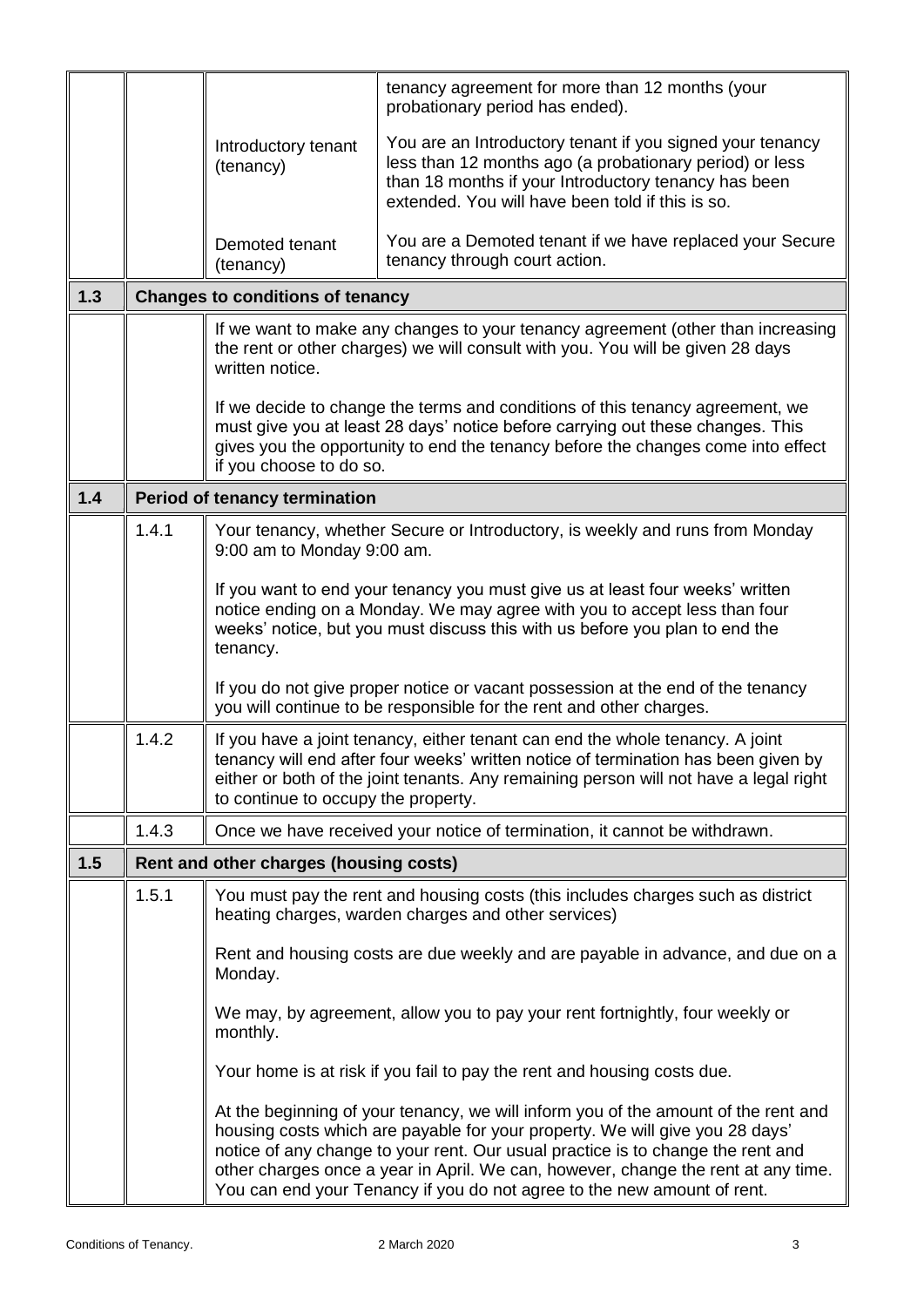|     | 1.5.2            | Direct debit is our preferred method of payment.                                                                                                                                                                                                                                                                           |  |  |
|-----|------------------|----------------------------------------------------------------------------------------------------------------------------------------------------------------------------------------------------------------------------------------------------------------------------------------------------------------------------|--|--|
|     | 1.5.3            | We will ask you for one week's rent in advance when you first sign for your<br>property. If you fail to pay, we may not allow you to sign the agreement.                                                                                                                                                                   |  |  |
| 1.6 |                  | Managing your rent account and housing costs                                                                                                                                                                                                                                                                               |  |  |
|     | 1.6.1            | Claiming and maintaining your benefit claim (including Universal Credit) is your<br>responsibility.                                                                                                                                                                                                                        |  |  |
|     | 1.6.2            | If you are receiving help towards your housing costs through any form of benefit or<br>grant, then it is your responsibility to pay the rent and other charges due to the<br>Council.                                                                                                                                      |  |  |
|     | 1.6.3            | If you are a tenant in receipt of a benefit that includes your housing costs element<br>you must immediately:                                                                                                                                                                                                              |  |  |
|     |                  | Notify the Council that you have made a claim and the date on which you<br>expect your first benefit payment;                                                                                                                                                                                                              |  |  |
|     |                  | Notify the Council of your National Insurance number to enable the Council<br>to provide information regarding your tenancy, your rent and service<br>charge directly to the Department of Works and Pension (DWP);                                                                                                        |  |  |
|     |                  | Cooperate and make yourself available to assist the Council with any<br>enquiries the Council make with the DWP when trying to obtain information<br>regarding benefit entitlements that cover your rent and service charges;                                                                                              |  |  |
|     |                  | Provide your authority to allow the Council to speak to the DWP on your<br>$\bullet$<br>behalf when required; and                                                                                                                                                                                                          |  |  |
|     |                  | Comply with any other reasonable request made by the Council in respect<br>of your benefit claim.                                                                                                                                                                                                                          |  |  |
|     | 1.6.4            | Failure to cooperate, or comply without good reason, to our request(s) may result<br>in action being taken against you to end your tenancy, or other action to enforce<br>the tenancy agreement.                                                                                                                           |  |  |
|     | 1.6.5            | The Council may apply to have your rent and housing costs including arrears<br>taken directly from your Universal Credit payment if required.                                                                                                                                                                              |  |  |
| 1.7 | <b>Insurance</b> |                                                                                                                                                                                                                                                                                                                            |  |  |
|     |                  | You are responsible for insuring the contents of your home (your furniture and<br>belongings). We are not responsible for loss of or damage to your possessions.                                                                                                                                                           |  |  |
| 1.8 |                  | Use of self-service on-line account and communications                                                                                                                                                                                                                                                                     |  |  |
|     | 1.8.1            | Wherever possible you should use the Council's self-service on-line account. The<br>Council will assist you in setting up the account. Once the account is set up you<br>can use it to pay rent, request repairs and access other housing services. You<br>must adhere to the terms and conditions of the On-line Account. |  |  |
|     | 1.8.2            | The Council's preferred methods of communication with you are:                                                                                                                                                                                                                                                             |  |  |
|     |                  | Via the self-service account;                                                                                                                                                                                                                                                                                              |  |  |
|     |                  | By email;                                                                                                                                                                                                                                                                                                                  |  |  |
|     |                  | By phone; or<br>Through text messaging (SMS).                                                                                                                                                                                                                                                                              |  |  |
|     |                  |                                                                                                                                                                                                                                                                                                                            |  |  |
|     | 1.8.3            | If you need to contact us, to ask for permission, or for any other reason as set out<br>in this agreement you can do so in the following ways:                                                                                                                                                                             |  |  |
|     |                  | Call us on:<br>0116 4541000                                                                                                                                                                                                                                                                                                |  |  |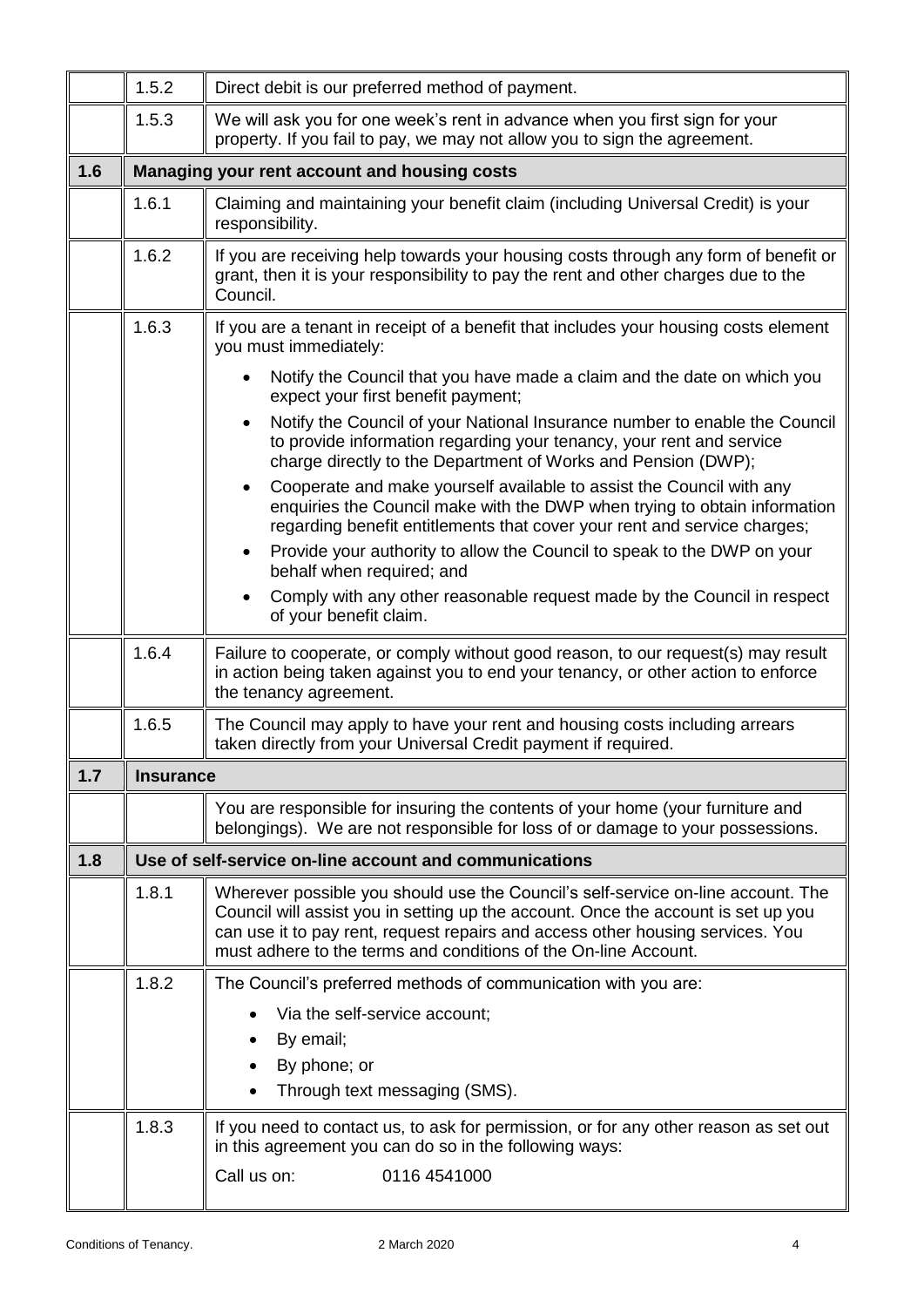|      |                    | Write to us at:                                                                                               | City Hall, 115 Charles Street, Leicester, LE1 1FZ.                                                                                                                                                                                                                                                    |
|------|--------------------|---------------------------------------------------------------------------------------------------------------|-------------------------------------------------------------------------------------------------------------------------------------------------------------------------------------------------------------------------------------------------------------------------------------------------------|
|      |                    | My Account:                                                                                                   | via the on-line portal.                                                                                                                                                                                                                                                                               |
| 1.9  | <b>Notices</b>     |                                                                                                               |                                                                                                                                                                                                                                                                                                       |
|      | 1.9.1              | Service of Notices upon you<br>more of the following methods:                                                 | We will serve any official notice in relation to your tenancy, this includes Notice of<br>Seeking Possession, Notice of Possession Proceedings, Notice to Quit, Notice of<br>Extension (for Introductory Tenancies) and Notice of Variation by using one or                                           |
|      |                    | a) delivering it to you personally;<br>b) delivering it to your home;<br>c) affixing it to the property:<br>f | d) sending it by post to your home;<br>e) sending it to you electronically (e.g. email);<br>any other method approved by law.                                                                                                                                                                         |
|      | 1.9.2              | Service of Notices upon us                                                                                    |                                                                                                                                                                                                                                                                                                       |
|      |                    | upon us:                                                                                                      | Any written notices or other correspondence about your tenancy must be served                                                                                                                                                                                                                         |
|      |                    | In writing:                                                                                                   | Director of Housing, City Hall, 115 Charles Street,<br>Leicester, LE1 1FZ.                                                                                                                                                                                                                            |
| 1.10 | <b>Permissions</b> |                                                                                                               |                                                                                                                                                                                                                                                                                                       |
|      | 1.10.1             | inform you of our reasons.                                                                                    | Where these conditions require you to obtain our written permission for<br>something, it will not be unreasonably withheld. If we do refuse permission, we will<br>You must have our prior permission so that we can protect our property and also                                                    |
|      |                    |                                                                                                               | to ensure that any work you do complies with technical regulations (for example<br>gas and electrical regulations) and our standards.                                                                                                                                                                 |
|      | 1.10.2             | incur costs to comply with a condition.                                                                       | If we give you permission this may have conditions attached to it. We do not<br>normally charge you for giving you permission to do something, although you may                                                                                                                                       |
|      | 1.10.3             |                                                                                                               | We reserve the right to withdraw our permission if you do not comply with any of<br>the conditions which we make or if a nuisance is caused, or if any alteration or<br>addition becomes unsightly or a danger, or if the structure of the property is<br>damaged or for any other reasonable reason. |
|      | 1.10.4             |                                                                                                               | Even if we give our permission, you may still need to get planning or other<br>permission and comply with building regulations and any other relevant<br>regulations including gas, electricity and asbestos.                                                                                         |
|      |                    |                                                                                                               | It is your responsibility to ensure that all relevant permissions are obtained, and to<br>provide us with copies when these are reasonably requested.                                                                                                                                                 |
|      | 1.10.5             | repossession of your home.                                                                                    | If you do not obtain written permission where required, we may require you to<br>remove unauthorised alterations, or take another action to put things right. If you<br>do not comply with our request, we may take legal action such as an injunction or                                             |
|      |                    |                                                                                                               | Any costs incurred will be recharged to you.                                                                                                                                                                                                                                                          |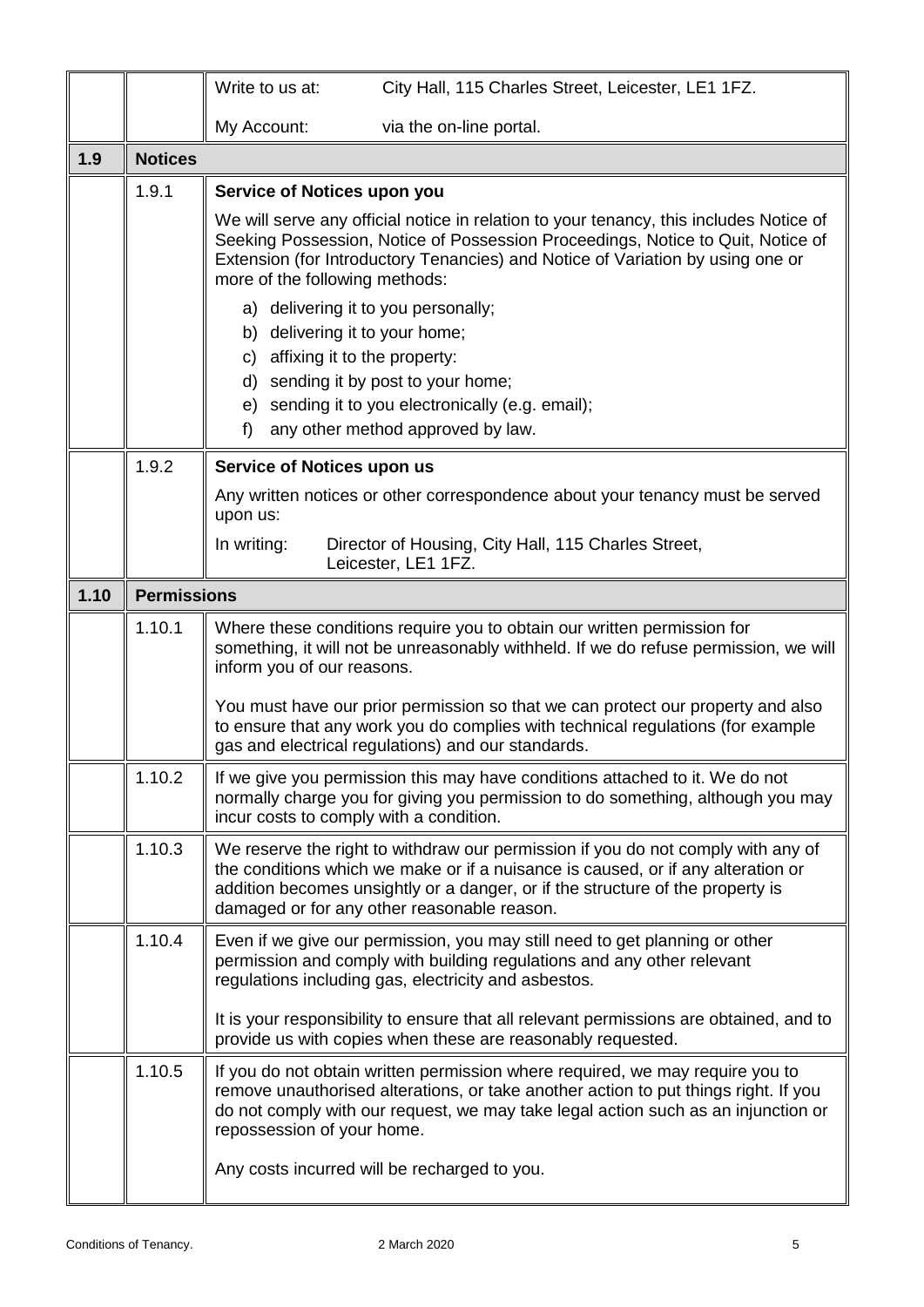|      |                  | We may also pursue a civil debt action in the event that we have to put right any<br>unauthorised alterations undertaken at your property.                                                                                                                                                              |  |  |
|------|------------------|---------------------------------------------------------------------------------------------------------------------------------------------------------------------------------------------------------------------------------------------------------------------------------------------------------|--|--|
| 1.11 |                  | <b>Breach of these conditions</b>                                                                                                                                                                                                                                                                       |  |  |
|      | 1.11.1           | If you break any condition in this agreement we may take legal action against you,<br>for example by obtaining a possession order, injunction, demotion order, an order<br>suspending the right to buy of your home or by extending your Introductory<br>tenancy.                                       |  |  |
|      | 1.11.2           | We can repossess your home if you have given false information to obtain the<br>tenancy and/or if someone has given us false information on your behalf to obtain<br>the tenancy.                                                                                                                       |  |  |
|      | 1.11.3           | You may be liable for our legal costs if action is taken to repossess your property<br>or an injunction, demotion order, or an order suspending your right to buy is made<br>against you.                                                                                                               |  |  |
|      | 1.11.4           | If you leave your home without telling us, we may consider the property as<br>'abandoned' and may take steps to end your tenancy and regain possession of<br>the property. You may not be entitled to another property with us.                                                                         |  |  |
|      | 1.11.5           | Joint tenants are jointly and individually responsible for complying with these<br>Conditions of Tenancy.                                                                                                                                                                                               |  |  |
| 1.12 | <b>Recharges</b> |                                                                                                                                                                                                                                                                                                         |  |  |
|      |                  | If we incur costs in carrying out work to your home for which we would not<br>normally be responsible (for example putting things right after you have carried out<br>an unauthorised alteration or clearing your garden, or at the end of your tenancy),<br>we will recharge you in the following way: |  |  |
|      |                  | The cost of the work plus;<br>VAT at the current rate plus;<br>A reasonable administration fee.                                                                                                                                                                                                         |  |  |
|      |                  | Any recharges will be pursued in line with our debt recovery procedures. Should<br>you fail to pay, we reserve the right to issue proceedings against you.                                                                                                                                              |  |  |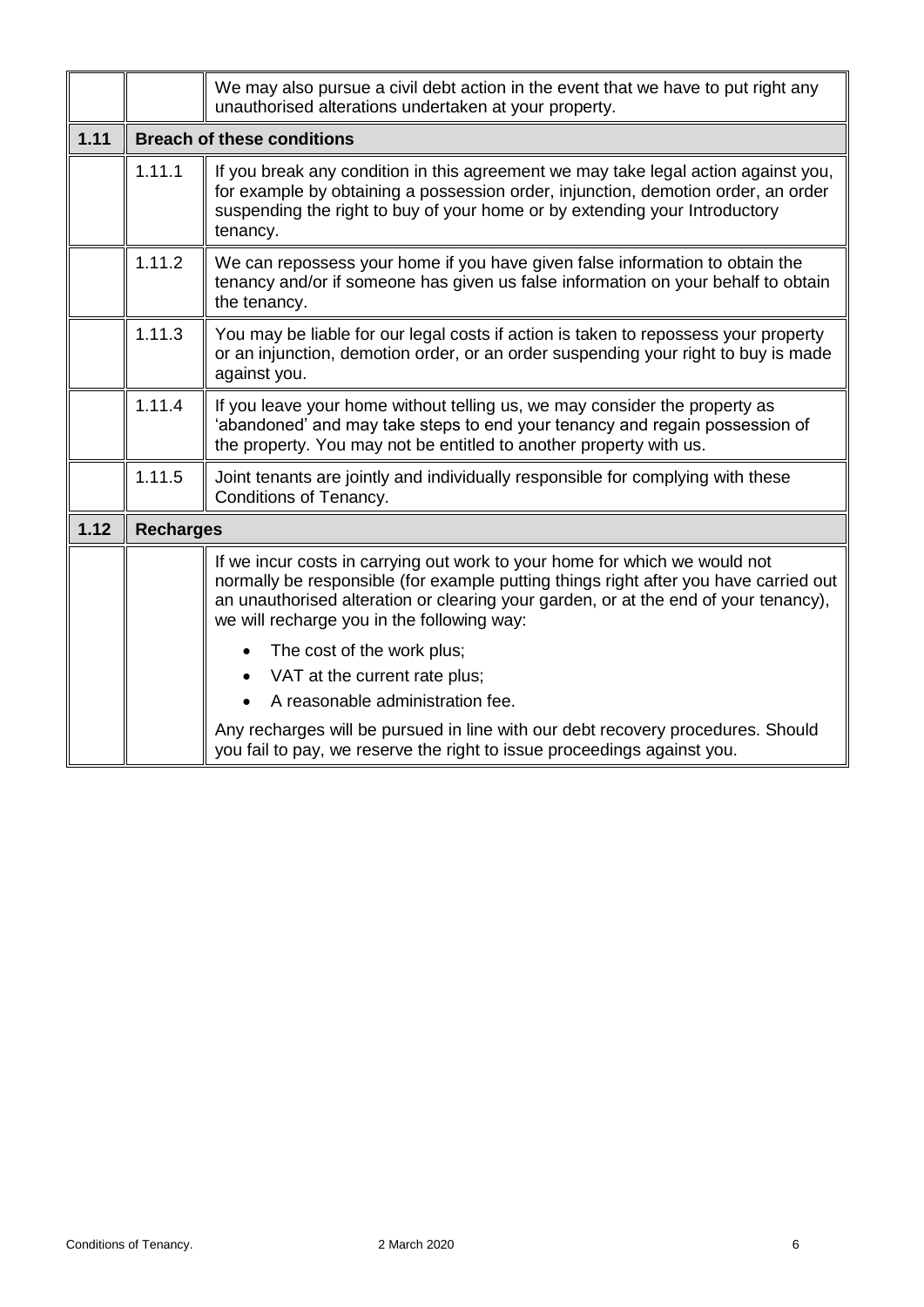| <b>PART 2 - OUR OBLIGATIONS TO YOU</b> |                                  |                                                                                                                                                                                                                                                                                                        |  |
|----------------------------------------|----------------------------------|--------------------------------------------------------------------------------------------------------------------------------------------------------------------------------------------------------------------------------------------------------------------------------------------------------|--|
| 2.1                                    | Occupation - living in your home |                                                                                                                                                                                                                                                                                                        |  |
|                                        |                                  | We will not interfere with your right to live in the property so long as you comply<br>with these Conditions of Tenancy, or unless the property is required for<br>redevelopment or demolition, or we have a court order to recover possession.                                                        |  |
|                                        |                                  | If the property is required for re-development or demolition you may be asked to<br>move temporarily or permanently. You may be entitled to compensation unless<br>you choose to move before the work is programmed.                                                                                   |  |
| 2.2                                    |                                  | Repairs to structure, fixings and exterior                                                                                                                                                                                                                                                             |  |
|                                        | 2.2.1                            | We will maintain the structure and exterior of your home and associated<br>structures. This includes:<br>a) Drains, gutters and external pipes;<br>b) The roof;<br>c) Foundations, outside walls, outside doors, broken glass caused by fair<br>wear and tear, windowsills, window frames, thresholds; |  |
|                                        |                                  | d) Internal walls, floors and ceilings (not including painting and decoration);<br>e) Chimney and chimney stacks, central heating flues;<br>f)<br>Access ways to buildings.                                                                                                                            |  |
|                                        | 2.2.2                            | We will not replace, or repair damage caused by you, or any person living with you<br>or visiting your home.                                                                                                                                                                                           |  |
|                                        | 2.2.3                            | We are not responsible for condensation or the effects of condensation, unless it<br>is caused by a breach of our repairing responsibilities.                                                                                                                                                          |  |
| 2.3                                    |                                  | <b>Repairs to installation</b>                                                                                                                                                                                                                                                                         |  |
|                                        | 2.3.1                            | We maintain the installations in the property for the supply of water, gas, heating<br>and electricity that we have fitted.                                                                                                                                                                            |  |
|                                        |                                  | These installations include:                                                                                                                                                                                                                                                                           |  |
|                                        |                                  | Water pipes and water tanks, gas pipes and electric wiring;<br>Electric sockets and light fittings;<br>Baths, basins, kitchen and bathroom sinks;<br>Toilets - not the toilet seat;<br>٠<br>Flushing systems and waste pipes;<br>٠<br>Water heaters, boilers, fireplaces, and radiators;<br>٠          |  |
|                                        |                                  | Equipment for room and space heating (for example, gas fires, economy 7<br>heaters);<br>Wired in smoke alarms, smoke and heat detectors, CO <sub>2</sub> /CO detectors;<br>District heating equipment.<br>٠                                                                                            |  |
|                                        | 2.3.2                            | We will not be liable for repairs to installations:<br>a) If the repairs become necessary for reasons other than normal fair wear<br>and tear;<br>b) If the installation was fitted by you without our consent;<br>c) Where the installation is as a result of an alteration carried out by you.       |  |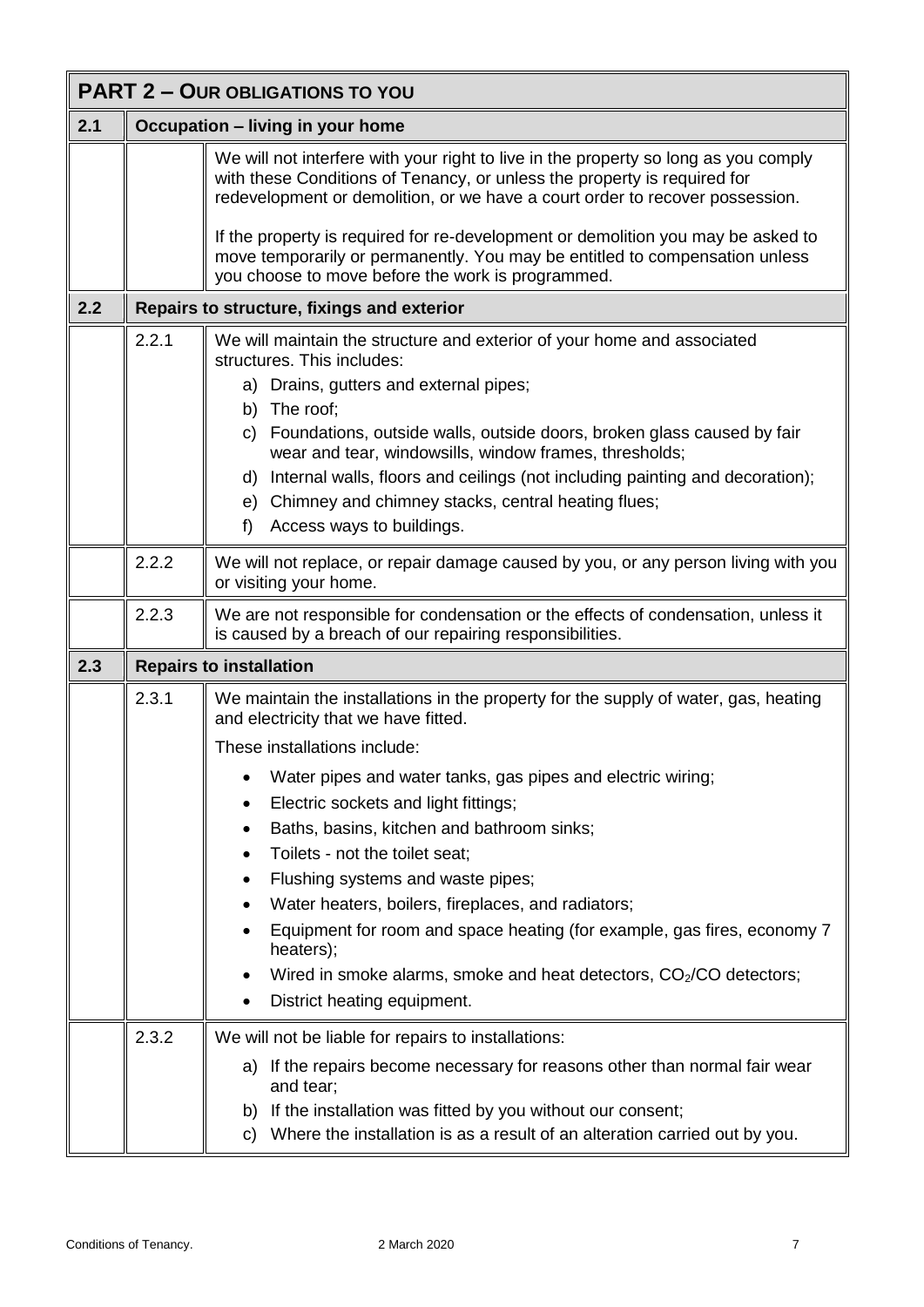| 2.4 | <b>Internal decoration</b> |                                                                                                                                                                                                                                                                                                                                                                                                                                                    |  |  |
|-----|----------------------------|----------------------------------------------------------------------------------------------------------------------------------------------------------------------------------------------------------------------------------------------------------------------------------------------------------------------------------------------------------------------------------------------------------------------------------------------------|--|--|
|     | 2.4.1                      | We will not repair damage to decoration caused by improvement work carried out<br>by you or an outside contractor carrying out work we did not give permission for.                                                                                                                                                                                                                                                                                |  |  |
|     | 2.4.2                      | We will not repair damage to decoration caused by improvement or other work as<br>a result of undertaking our repair responsibilities unless we have agreed this with<br>you before we do the work.                                                                                                                                                                                                                                                |  |  |
|     | 2.4.3                      | If we have to carry out work we are not responsible for, we may recharge you the<br>cost.                                                                                                                                                                                                                                                                                                                                                          |  |  |
| 2.5 |                            | <b>Repairs to communal areas</b>                                                                                                                                                                                                                                                                                                                                                                                                                   |  |  |
|     |                            | If you live in a flat or maisonette we will maintain the communal areas of your<br>home used by everyone living in the same building, for example:<br>The entry to the building;<br>$\bullet$<br>Halls;<br>Stairs and lifts;<br>Rubbish chutes;<br>Lights;<br>Passageways and corridors.                                                                                                                                                           |  |  |
| 2.6 |                            | <b>External decoration</b>                                                                                                                                                                                                                                                                                                                                                                                                                         |  |  |
|     |                            | We will decorate the outside of your home if we think it needs to be done.                                                                                                                                                                                                                                                                                                                                                                         |  |  |
| 2.7 |                            | Decoration of communal (shared) areas in flats and maisonettes                                                                                                                                                                                                                                                                                                                                                                                     |  |  |
|     |                            | We will check the appearance of areas used by everyone in flats and maisonettes<br>on a regular basis. If we think these areas need decoration, then we will decorate<br>them.                                                                                                                                                                                                                                                                     |  |  |
| 2.8 |                            | Other services and housing costs                                                                                                                                                                                                                                                                                                                                                                                                                   |  |  |
|     | 2.8.1                      | We may provide the following in your home or communal area, for example:<br>Lifts;<br>Secure door entry systems;<br>Security lights;<br>Security services;<br>٠<br>Cleaning and caretaking;<br>٠<br>CCTV;<br>$\bullet$<br>Shared TV signal;<br>Gardening and landscaping services;<br>Other services.<br>You will be charged a fair proportion of the cost of providing these services. The<br>cost of these services will vary from time to time. |  |  |
|     | 2.8.2                      | Where we introduce a new service, or cease a current service, the charges will<br>begin or cease on the date the service starts or ends.                                                                                                                                                                                                                                                                                                           |  |  |
|     | 2.8.3                      | Where you and other tenants are responsible for the communal cleaning you must<br>carry out the cleaning on a regular basis.<br>If you fail to carry out this action, and we have to do this for you, we will recharge<br>you a proportion of the costs.                                                                                                                                                                                           |  |  |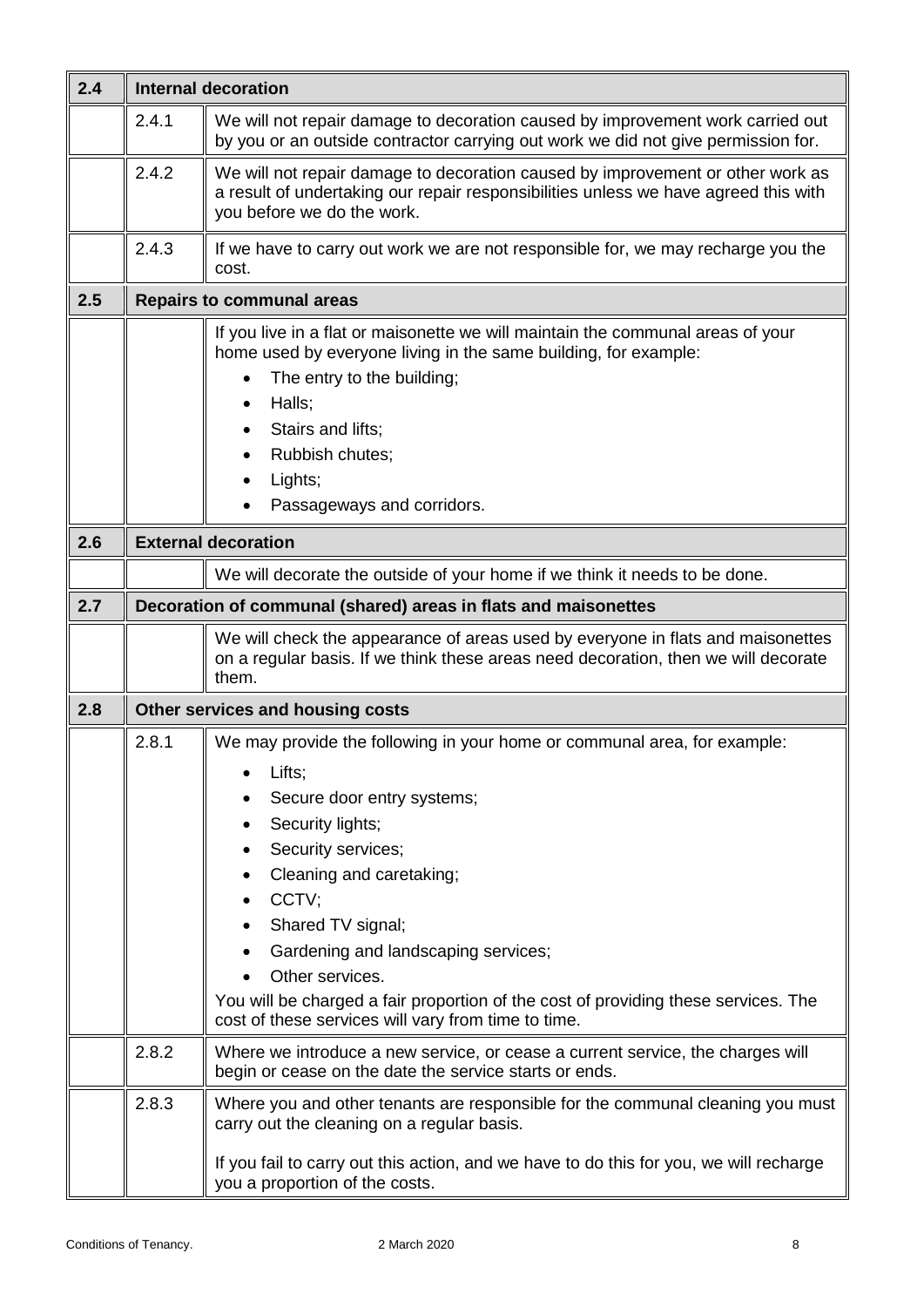| 2.9 | <b>Alarms</b> |                                                                                                                                                                                                                                                                           |
|-----|---------------|---------------------------------------------------------------------------------------------------------------------------------------------------------------------------------------------------------------------------------------------------------------------------|
|     | 2.9.1         | Where battery powered smoke/ $CO2/CO$ alarms have been issued to you, we will<br>check these during the annual gas servicing visit or other scheduled visit. You<br>must inform us immediately if they are not working.<br>Changing the batteries is your responsibility. |
|     |               | You must test the alarm on a regular basis according to the instructions.                                                                                                                                                                                                 |
|     | 2.9.2         | Where there is a mains powered alarm fitted, you must check this on a regular<br>basis, and allow us access to carry out routine maintenance.                                                                                                                             |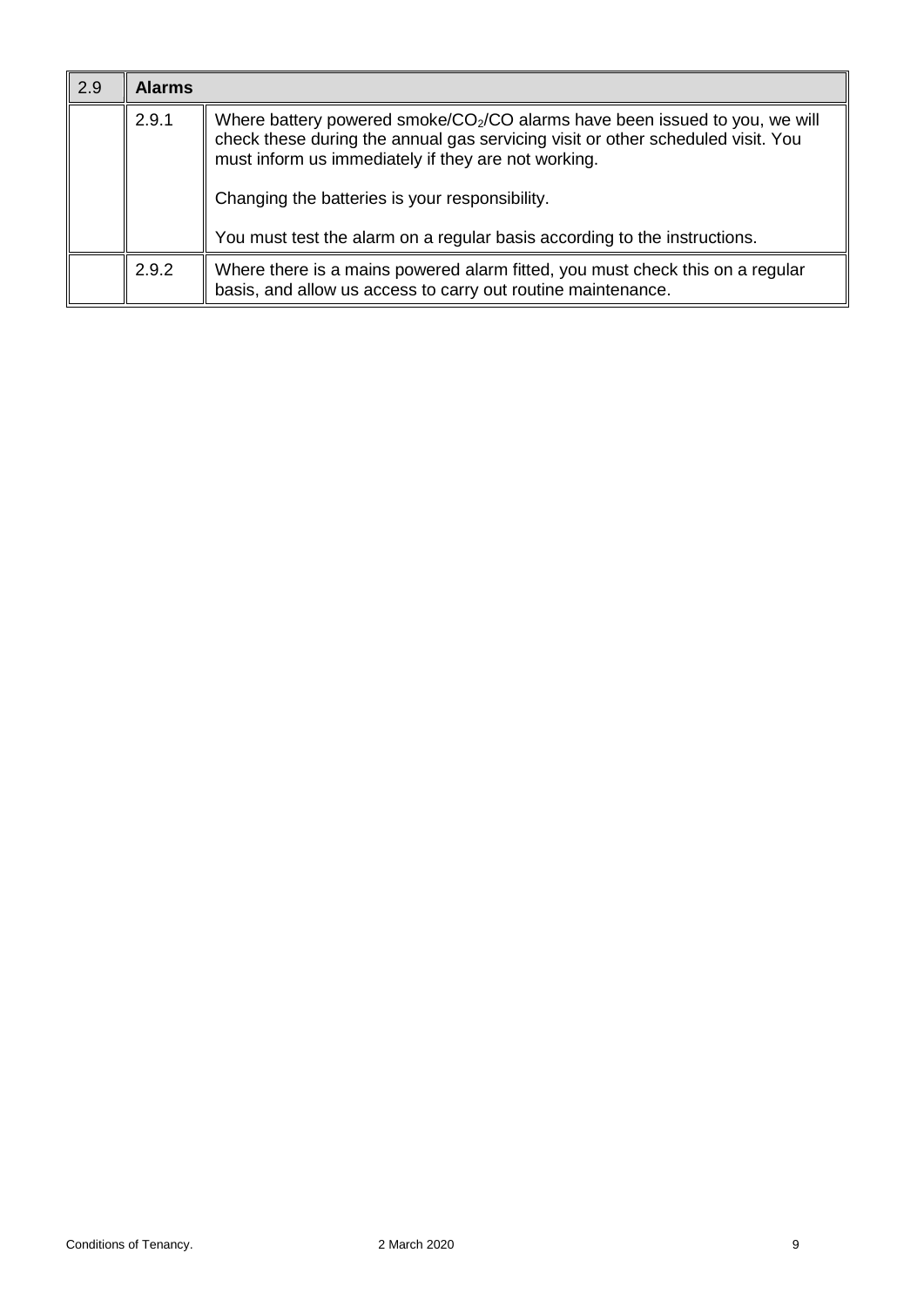|     | <b>PART 3 - YOUR OBLIGATIONS TO US</b> |                                                                                                                                                                                                                                                                                                                                                                                                                                          |  |  |
|-----|----------------------------------------|------------------------------------------------------------------------------------------------------------------------------------------------------------------------------------------------------------------------------------------------------------------------------------------------------------------------------------------------------------------------------------------------------------------------------------------|--|--|
| 3.1 | <b>Breaches of tenancy conditions</b>  |                                                                                                                                                                                                                                                                                                                                                                                                                                          |  |  |
|     |                                        | You must comply with all of the conditions set out in this agreement                                                                                                                                                                                                                                                                                                                                                                     |  |  |
|     |                                        | If you do not comply with or if you break any of the terms and conditions of this<br>agreement we may use legal remedies available to us which may include re-<br>possession of your home. The action we take will depend on the nature of your<br>breach of tenancy and may also involve action with other agencies (e.g. the<br>police).                                                                                               |  |  |
| 3.2 |                                        | <b>Payment of rent and housing costs</b>                                                                                                                                                                                                                                                                                                                                                                                                 |  |  |
|     |                                        | Rent and housing costs are charged weekly in advance and become payable<br>every Monday.                                                                                                                                                                                                                                                                                                                                                 |  |  |
|     |                                        | You must pay the rent and housing costs when they become due throughout the<br>whole period of your tenancy, including any period that you are away from the<br>property.                                                                                                                                                                                                                                                                |  |  |
|     |                                        | Rent and housing costs are not collected for a two-week period at Christmas, but<br>if you are in arrears you should continue to make payments for these two weeks.                                                                                                                                                                                                                                                                      |  |  |
|     |                                        | A detailed breakdown of the housing costs due for your home will be given to you<br>at the start of your tenancy.                                                                                                                                                                                                                                                                                                                        |  |  |
|     |                                        | If you are a joint tenant, then you are each responsible for the payment of the<br>whole of the rent and any other housing related charges. We may issue Court<br>Proceedings and obtain a Possession Order for you to be evicted from your home<br>if you do not pay your rent and other charges. The Court may also order you to<br>pay our legal costs.                                                                               |  |  |
|     |                                        | We have the right to charge you for any new service provided by us.                                                                                                                                                                                                                                                                                                                                                                      |  |  |
| 3.3 | <b>Residence</b>                       |                                                                                                                                                                                                                                                                                                                                                                                                                                          |  |  |
|     | 3.3.1                                  | You must use the property as your only or principal home. If you do not use the<br>property as your only or principal home, we will take action to end your tenancy.                                                                                                                                                                                                                                                                     |  |  |
|     | 3.3.2                                  | You, or any person living with you or visiting your home, must not do the following<br>until you have our permission:<br>Use your home for any kind of business;<br>Show any business advert or sign in your home.                                                                                                                                                                                                                       |  |  |
|     | 3.3.3                                  | If you are going to be away from your home and not return for 30 days or more,<br>you must do the following before you leave:                                                                                                                                                                                                                                                                                                            |  |  |
|     |                                        | Inform us you will be away from home;<br>Make your home safe and secure for the time you are away;<br>$\bullet$<br>Provide emergency contact details;<br>٠<br>Inform us of arrangements you have made to pay the rent.<br>If you don't, we may assume that you have abandoned your property and do not<br>intend to return to it. In these cases, we may take action to recover vacant<br>possession and may dispose of your belongings. |  |  |
| 3.4 |                                        | <b>Sub-letting &amp; lodgers</b>                                                                                                                                                                                                                                                                                                                                                                                                         |  |  |
|     | 3.4.1                                  | Sub-letting means renting out all or part of your property to someone else.                                                                                                                                                                                                                                                                                                                                                              |  |  |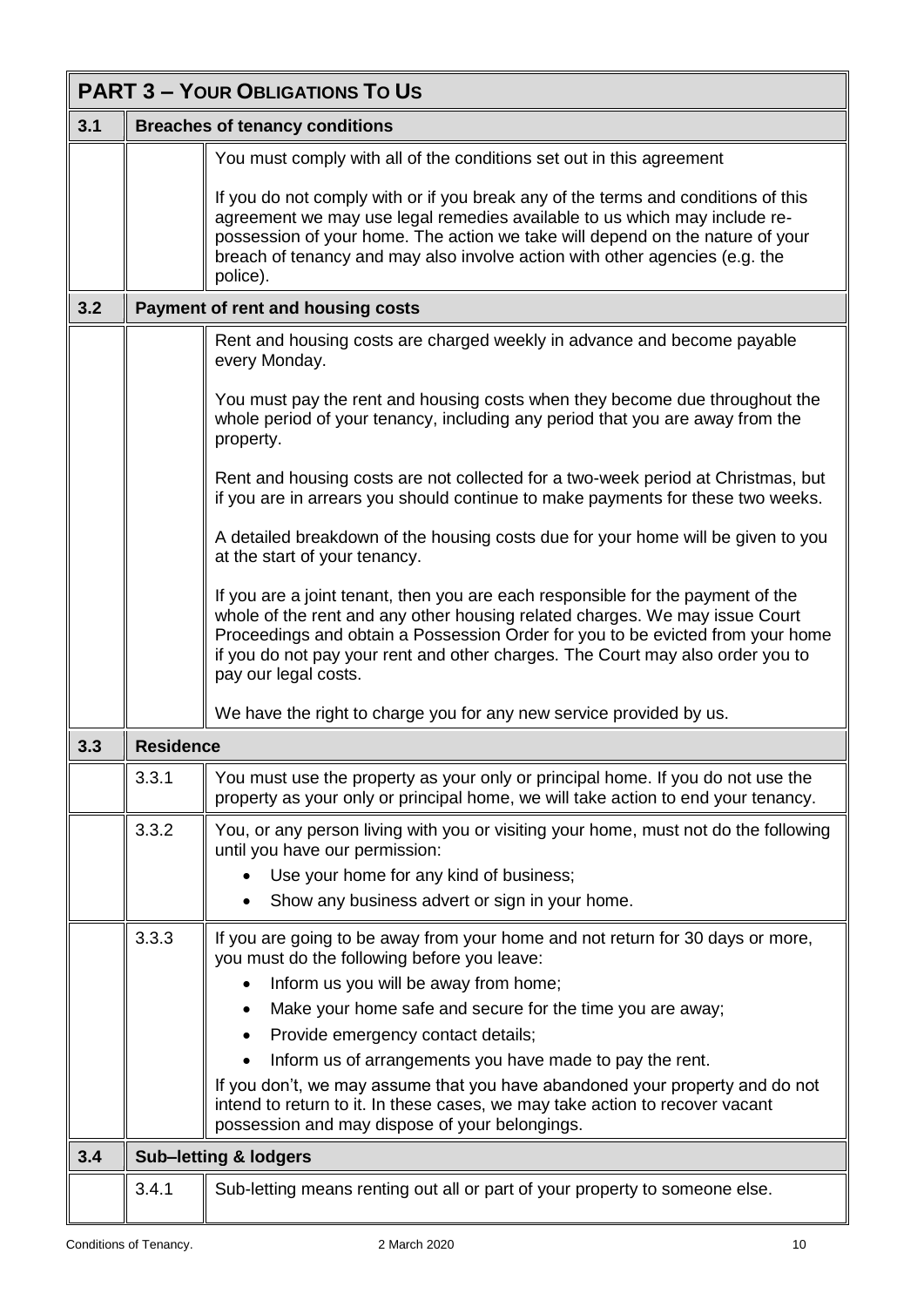|     |                    | If you are a Secure or Introductory tenant you must not transfer, hand over or sub-<br>let the whole of your property to another person.                                                                                                                                                                                                                                                     |  |
|-----|--------------------|----------------------------------------------------------------------------------------------------------------------------------------------------------------------------------------------------------------------------------------------------------------------------------------------------------------------------------------------------------------------------------------------|--|
|     |                    | You must obtain our permission before sub-letting part of your property to another<br>person. If you sub-let part of your property without our prior agreement we may<br>take action to end your tenancy.                                                                                                                                                                                    |  |
|     | 3.4.2              | Secure tenants can take in lodgers however you must ask our permission before<br>you take in a lodger.                                                                                                                                                                                                                                                                                       |  |
|     | 3.4.3              | If you have an Introductory or a Demoted tenancy you must not transfer, hand<br>over or sub-let all or part of your property in any circumstances. Introductory<br>tenants cannot take in lodgers.                                                                                                                                                                                           |  |
|     | 3.4.4              | The people who can live in your home are those you have told us about when you<br>applied for the property. Before anyone else can come to live with you for more<br>than four weeks, you must get our permission. You must also tell us within 28<br>days if there are any changes to your household, such as a new baby, adopted /<br>fostered children, or anyone leaving your household. |  |
|     | 3.4.5              | You must not let out the whole or part of your home on any short term let such as<br>"AirBNB", holiday lets or any similar method.                                                                                                                                                                                                                                                           |  |
| 3.5 | Overcrowding       |                                                                                                                                                                                                                                                                                                                                                                                              |  |
|     |                    | You must not allow the number of people living in the property to exceed the<br>permitted number, which is shown on the Tenancy Agreement that you signed to<br>accept the property.                                                                                                                                                                                                         |  |
| 3.6 | <b>Maintenance</b> |                                                                                                                                                                                                                                                                                                                                                                                              |  |
|     | 3.6.1              | You must keep the inside of your home clean and in good condition. You are                                                                                                                                                                                                                                                                                                                   |  |
|     |                    | responsible for repairing, renewing or replacing a number of items in the property,<br>including but not limited to:                                                                                                                                                                                                                                                                         |  |
|     |                    | Replacement of electrical fuses, provision of light bulbs and plug tops for<br>appliances;                                                                                                                                                                                                                                                                                                   |  |
|     |                    | Renewal of plugs and chains to sinks, baths and wash basins;<br>$\bullet$                                                                                                                                                                                                                                                                                                                    |  |
|     |                    | Waste pipes, gullies and drains serving sinks, baths, basins and toilets. In<br>addition these must be kept free of obstructions and blockages;                                                                                                                                                                                                                                              |  |
|     |                    | Broken internal doors;<br>٠<br>Window and cupboard furniture including handles, latches, hinges, and<br>$\bullet$<br>internal locks;                                                                                                                                                                                                                                                         |  |
|     |                    | Repairs to hat and coat rails;<br>٠                                                                                                                                                                                                                                                                                                                                                          |  |
|     |                    | Filling of minor plaster cracks, making good small areas of defective<br>$\bullet$<br>plaster, internal painting and decorating;                                                                                                                                                                                                                                                             |  |
|     |                    | Replacement of batteries in battery operated smoke/CO/CO <sub>2</sub> alarms;<br>٠                                                                                                                                                                                                                                                                                                           |  |
|     |                    | Replacement of glass – where you, or someone you are responsible for<br>caused the damage whether deliberately or by accident;                                                                                                                                                                                                                                                               |  |
|     |                    | Reasonable preventative measures in relation to the bursting of water<br>$\bullet$<br>pipes, blocking of drains and sewers, and fire.                                                                                                                                                                                                                                                        |  |
|     | 3.6.2              | You are responsible for the safe keeping of keys for door and window locks and<br>the provision of additional locks.                                                                                                                                                                                                                                                                         |  |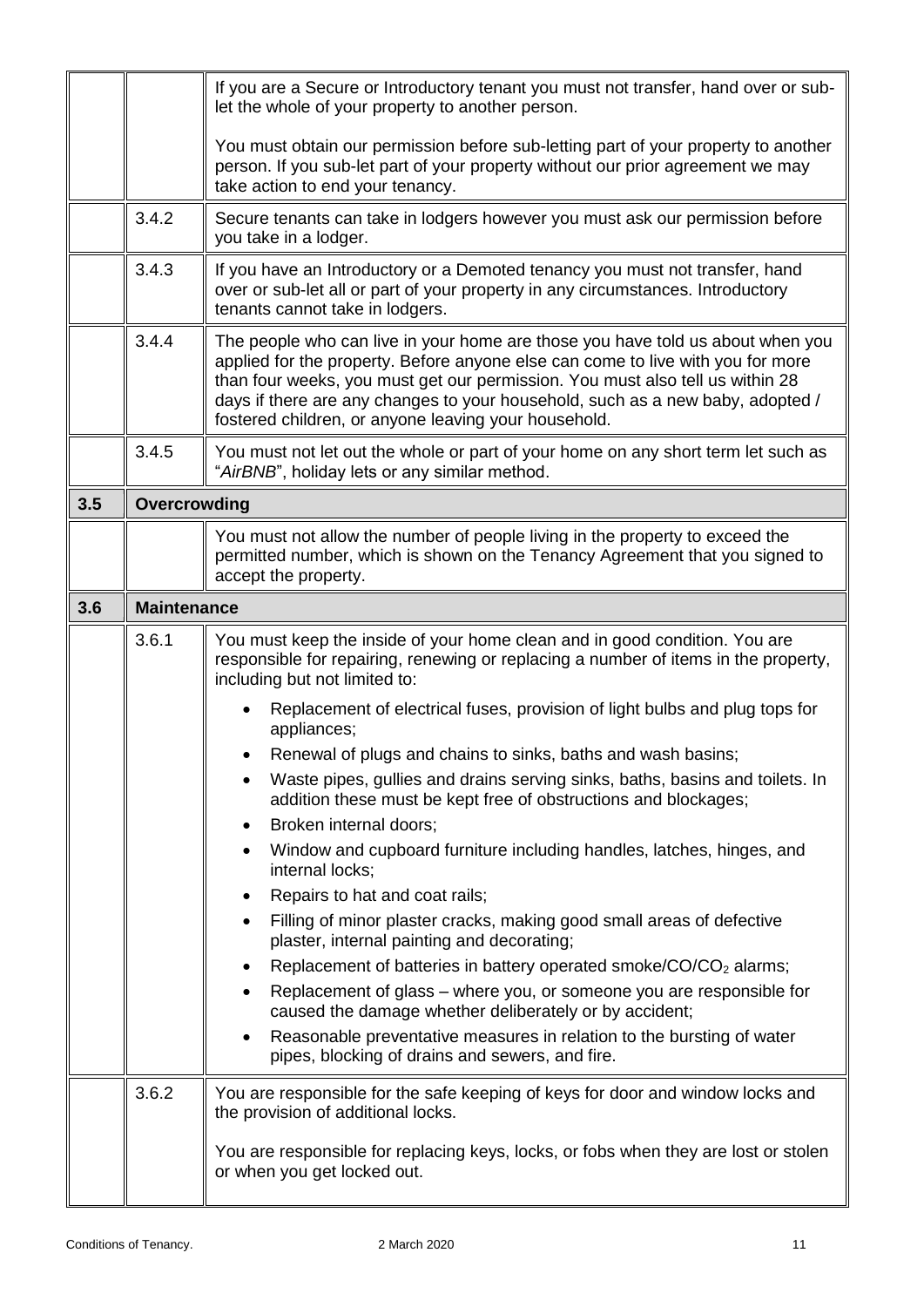|     |                          | If you request us to undertake any of these items for you, we may charge you the<br>full cost as a recharge.                                                                                                                                                                                                                                                                                                                                                                                                                                                                                                                                                |  |
|-----|--------------------------|-------------------------------------------------------------------------------------------------------------------------------------------------------------------------------------------------------------------------------------------------------------------------------------------------------------------------------------------------------------------------------------------------------------------------------------------------------------------------------------------------------------------------------------------------------------------------------------------------------------------------------------------------------------|--|
|     | 3.6.3                    | Only use the things we have fitted in your home (e.g. gas/electric fittings; district<br>heating equipment; kitchen and bathroom fixtures and fittings) as they are meant<br>to be used.                                                                                                                                                                                                                                                                                                                                                                                                                                                                    |  |
|     |                          | It may be dangerous to you or others to misuse anything in your home.                                                                                                                                                                                                                                                                                                                                                                                                                                                                                                                                                                                       |  |
|     |                          | You must not carry out any alterations to any fixture or fitting (including hot and<br>cold water systems, heating systems and electric circuits) without our prior<br>permission.                                                                                                                                                                                                                                                                                                                                                                                                                                                                          |  |
|     | 3.6.4                    | You, or any person living with you or visiting your home, must not interfere with,<br>tamper, remove or damage any alarm or detector fitted to the property, common<br>parts or communal areas.                                                                                                                                                                                                                                                                                                                                                                                                                                                             |  |
| 3.7 | <b>Condensation</b>      |                                                                                                                                                                                                                                                                                                                                                                                                                                                                                                                                                                                                                                                             |  |
|     |                          | You must act in a tenant-like manner which amongst other things requires you to<br>ensure your home is properly heated and ventilated, that air vents are kept clear<br>and that proper venting arrangements are made for the extraction of water vapour<br>from appliances such as a tumble drier and for normal household activities such<br>as cooking and bathing. If any condensation or consequential mould growth<br>occurs as a result of any failure in this regard, you are responsible for its removal.                                                                                                                                          |  |
|     |                          | You must follow our reasonable instructions to keep your home free of<br>condensation.                                                                                                                                                                                                                                                                                                                                                                                                                                                                                                                                                                      |  |
| 3.8 | <b>Reporting repairs</b> |                                                                                                                                                                                                                                                                                                                                                                                                                                                                                                                                                                                                                                                             |  |
|     | 3.8.1                    | You must report as soon as possible any repairs that need carrying out to the<br>property that are our responsibility. You may be held responsible for any damage<br>caused by a delay in reporting such works, or any work that is required as a result<br>of a deliberate act or negligence by you, or any person living with you or visiting<br>your home, (including children) or by a pet or animal belonging to you or them.                                                                                                                                                                                                                          |  |
|     | 3.8.2                    | If you make any changes in your home that we have not agreed to, you must<br>remove them and correct any damage caused. If you do not carry out necessary<br>and specified works caused as a consequence of your behaviour, we will<br>undertake this ourselves and recharge you.                                                                                                                                                                                                                                                                                                                                                                           |  |
|     | 3.8.3                    | You are responsible for moving furniture and any floor coverings supplied and<br>fitted by you, where access is needed for repair work.                                                                                                                                                                                                                                                                                                                                                                                                                                                                                                                     |  |
| 3.9 | <b>Decanting</b>         |                                                                                                                                                                                                                                                                                                                                                                                                                                                                                                                                                                                                                                                             |  |
|     | 3.9.1                    | In the event that major works have to be carried out in your home, the Council<br>may decide that the best and safest way to do this would be to move you into a<br>different property temporarily, returning to your original home when it is ready for<br>you. This is called a "decant" move.<br>If the Council ask you to do so, you must co-operate with us and move out<br>temporarily until the works are complete. Reasonable efforts will be made to find<br>the most suitable property for you, but the nature of works that require such a<br>move may be urgent. The choices of accommodation available in the time<br>required may be limited. |  |
|     | 3.9.2                    | When we have completed the necessary works, and your home is ready for<br>reoccupation, you must return to your substantive address.                                                                                                                                                                                                                                                                                                                                                                                                                                                                                                                        |  |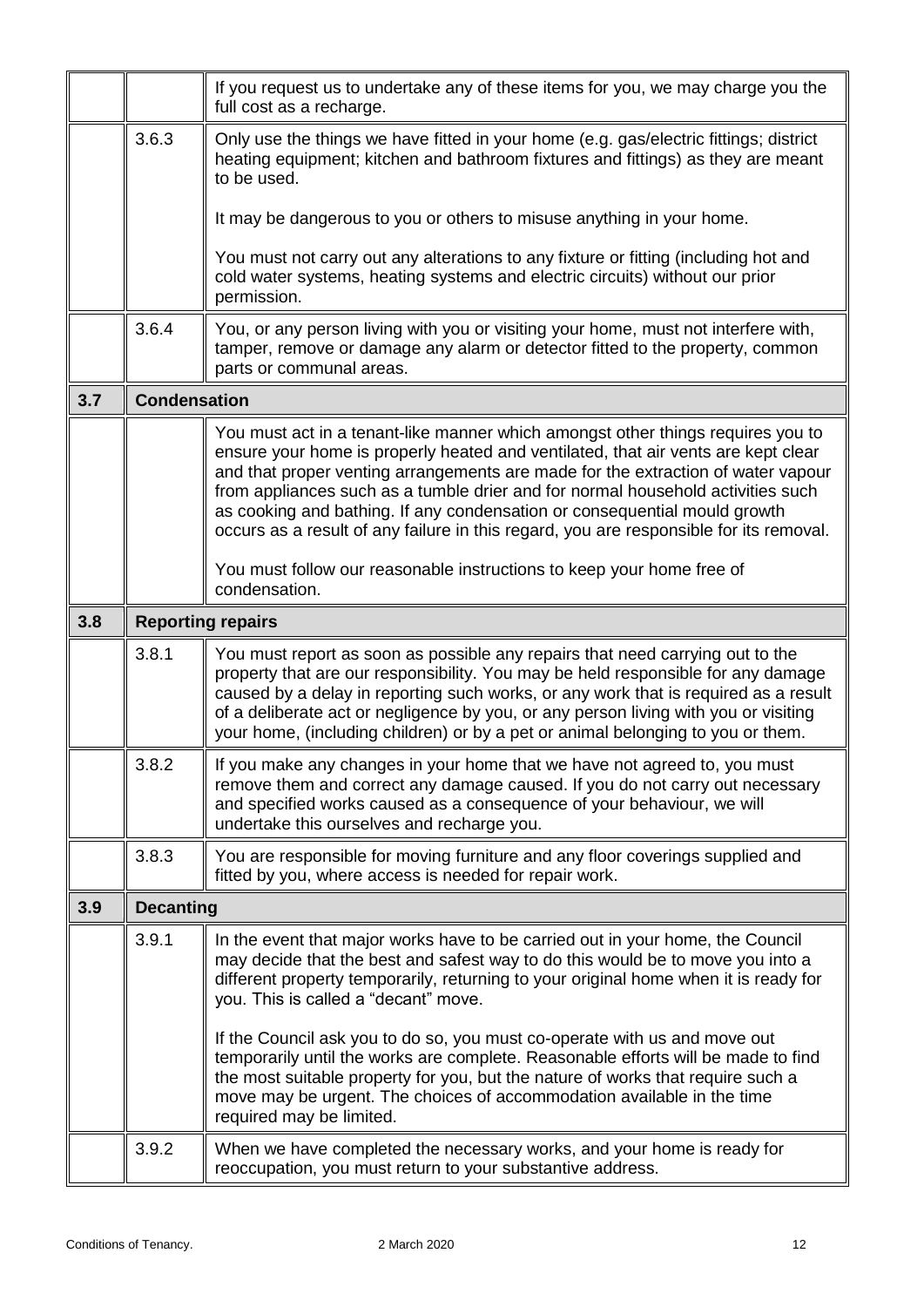| 3.10 | Internal decoration and hygiene |                                                                                                                                                                                                                                                                                                                                                                                                                                                                                                    |
|------|---------------------------------|----------------------------------------------------------------------------------------------------------------------------------------------------------------------------------------------------------------------------------------------------------------------------------------------------------------------------------------------------------------------------------------------------------------------------------------------------------------------------------------------------|
|      | 3.10.1                          | You must keep the interior of your home neat, tidy and clean and not allow it to<br>become filthy or verminous.<br>You must decorate the inside of the home as often as is necessary to keep it in                                                                                                                                                                                                                                                                                                 |
|      |                                 | good condition.                                                                                                                                                                                                                                                                                                                                                                                                                                                                                    |
|      | 3.10.2                          | You, or any person living with you or visiting your home must not collect, amass,<br>hoard or accumulate items within the property in a manner or in such quantities as<br>to:<br>Pose a health and safety risk to occupants and visitors, or:<br>Render the property unfit for occupation, or;<br>٠<br>Pose a fire risk, or;<br>$\bullet$<br>Prevent or obstruct the Council's employees, agents or contractors from<br>accessing the property to undertake inspections or works to the property. |
|      | 3.10.3                          | Textured coatings are not a suitable finish for walls, but you can use them on<br>ceilings.<br>You must obtain our prior permission if you want to either use or remove textured<br>coatings.                                                                                                                                                                                                                                                                                                      |
|      | 3.10.4                          | You must use the drainage system responsibly and you must not allow a drain to<br>become blocked as a result of misuse. Unless you live in a flat, you are<br>responsible for clearing and keeping clear and free from obstruction all gullies,<br>entrances to drains, external air bricks and vents. You must not obstruct any air<br>brick or vent.                                                                                                                                             |
|      | 3.10.5                          | You, or any person living with you or visiting your home, must not place in any<br>toilet, drain or sink any rags, cotton, bottles, oils, fat, wipes, or any other matter<br>likely to cause a blockage. You must not place in any refuse bin or chute anything<br>other than household refuse.                                                                                                                                                                                                    |
|      | 3.10.6                          | You, or any person living with you or visiting your home, must dispose of your<br>rubbish (including re-cycling) properly in line with the Council's requirements.<br>Otherwise you may be charged for any clearance required. This includes the<br>disposal of any bulky or unusual items.<br>You must dispose of medical waste in a proper manner.                                                                                                                                               |
|      | 3.10.7                          | You, or any person living with you or visiting your home, must not place or dump<br>items in bin storage areas, other than in the bins provided.                                                                                                                                                                                                                                                                                                                                                   |
|      |                                 | You may be charged for any costs incurred if the Council has to remove items in<br>bin stores or areas or has to clean the areas as a result of fly tipping.                                                                                                                                                                                                                                                                                                                                       |
|      | 3.10.8                          | You are responsible for treating or removing vermin, pests and other animals such<br>as (but not limited to):<br>Ants;<br>Bedbugs;<br>Bees;<br>Cockroaches;<br>Fleas;<br>Foxes;<br>Mice;<br>Pigeons;<br>Rats;                                                                                                                                                                                                                                                                                      |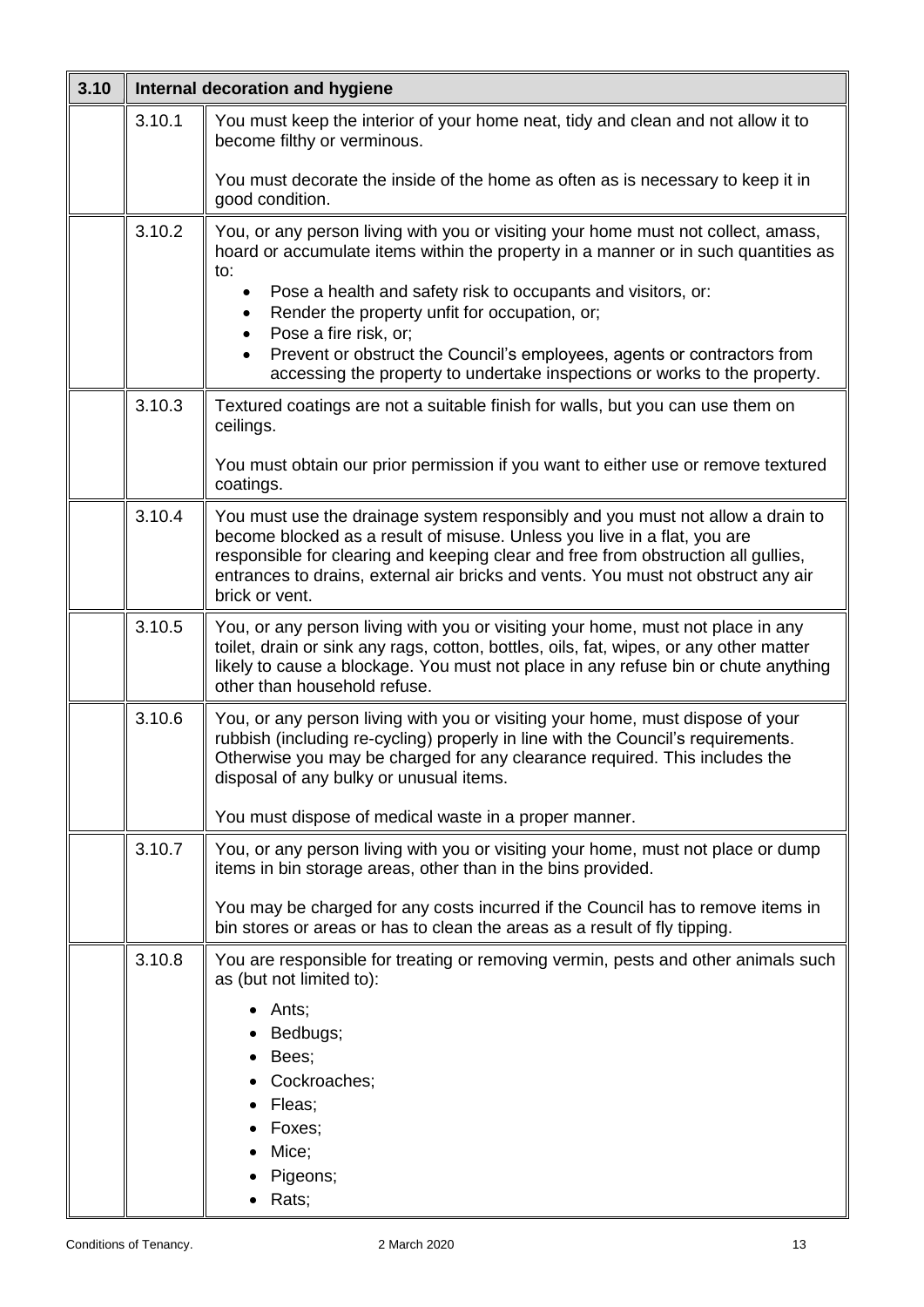|      |        | • Squirrels;<br>Wasps.                                                                                                                                                                                                                                                  |
|------|--------|-------------------------------------------------------------------------------------------------------------------------------------------------------------------------------------------------------------------------------------------------------------------------|
|      |        | You must report to us the presence in your home of rats, cockroaches or any                                                                                                                                                                                             |
| 3.11 |        | other vermin.<br>Gardens, courtyards and communal/open spaces                                                                                                                                                                                                           |
|      | 3.11.1 | You must keep your garden clean and tidy and the paths free from obstruction.                                                                                                                                                                                           |
|      |        | You must maintain the garden, including trees, hedges, fences, lawns and borders<br>to the satisfaction of the Council.                                                                                                                                                 |
|      | 3.11.2 | You must maintain any boundary hedges to our reasonable satisfaction and must<br>not allow any boundary hedge to grow excessively so that it causes a nuisance or<br>becomes unsightly.                                                                                 |
|      |        | You must ensure that any structure or planting within your garden does not<br>interfere with the public footpath, highway, entrance or exit to the property or in<br>any way causes a nuisance or annoyance to other residents or visitors or causes<br>an obstruction. |
|      | 3.11.3 | You, or any person living with you or visiting your home, must not deliberately<br>store or allow to accumulate rubbish, scrap or unsightly objects in any garden,<br>courtyard or communal areas. This includes, but is not limited to:                                |
|      |        | Building materials and rubble;                                                                                                                                                                                                                                          |
|      |        | Old cabinets, sinks etc;                                                                                                                                                                                                                                                |
|      |        | Car and vehicle parts;<br>٠                                                                                                                                                                                                                                             |
|      |        | Bicycles and parts;<br>$\bullet$<br>Furniture;<br>٠                                                                                                                                                                                                                     |
|      |        | Wood, MDF, Chipboard and the like;<br>$\bullet$                                                                                                                                                                                                                         |
|      |        | Household waste, rubbish and recycling;<br>$\bullet$                                                                                                                                                                                                                    |
|      |        | Metals;<br>$\bullet$                                                                                                                                                                                                                                                    |
|      |        | Dangerous, noxious or toxic substances;                                                                                                                                                                                                                                 |
|      |        | Flammable items and material (including liquids and gasses);                                                                                                                                                                                                            |
|      |        | Gas cannisters.                                                                                                                                                                                                                                                         |
|      | 3.11.4 | You, or any person living with you or visiting your home, must not store or keep<br>items in your garden, courtyard or communal area in such a manner that they<br>pose a fire risk.                                                                                    |
|      | 3.11.5 | You must make sure that your garden does not put people in danger. For<br>example, safely store sharp gardening tools and chemicals (including pesticides<br>and herbicides).                                                                                           |
|      | 3.11.6 | You must obtain our permission before the erection or removal of garden<br>structures (garage, greenhouse, shed, animal shelter, pond etc.), fences, hedges<br>and the planting or removal of trees, shrubs or bushes.                                                  |
|      |        | Should permission be granted, in accordance with this agreement, you will remain<br>responsible for the upkeep and maintenance of any garden structure erected by<br>you.                                                                                               |
|      |        | If you do not maintain any item to the satisfaction of the Council, we may ask you<br>to remove it at your own expense.                                                                                                                                                 |
|      |        | If we have to carry out work to your garden for which we are not normally<br>responsible we may recharge you.                                                                                                                                                           |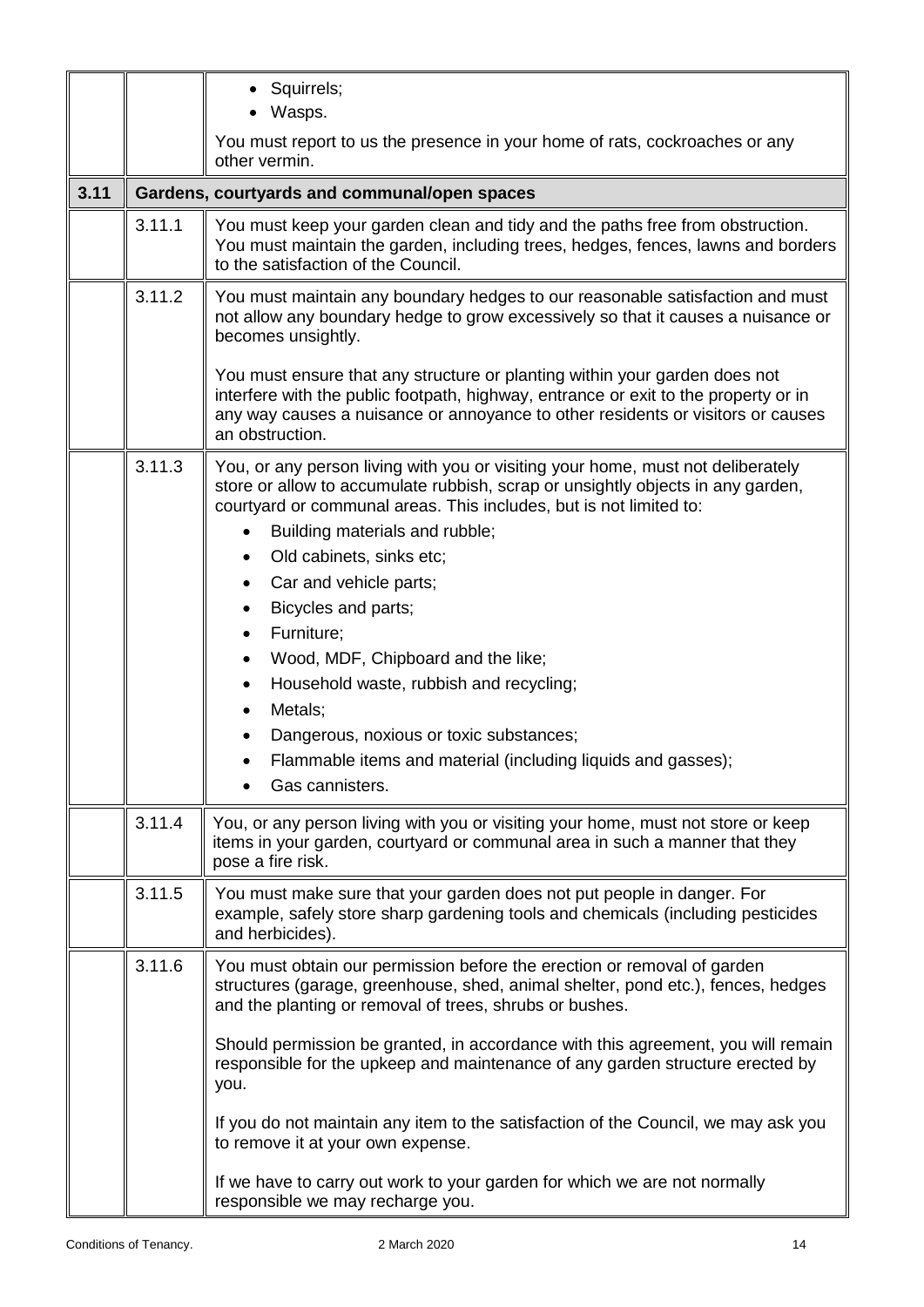|      | 3.11.7  | If your home is on an open-plan estate the front, side and rear areas must remain<br>the way the Council has laid them out.                                                                                                                                                                                                                                                                                                                         |
|------|---------|-----------------------------------------------------------------------------------------------------------------------------------------------------------------------------------------------------------------------------------------------------------------------------------------------------------------------------------------------------------------------------------------------------------------------------------------------------|
|      | 3.11.8  | You, or any person living with you or visiting your home, must not remove or<br>interfere with any trees, hedges or fencing that belongs to us located in a<br>communal area, courtyard or other open space unless you have obtained our<br>written permission first.                                                                                                                                                                               |
|      | 3.11.9  | You, or any person living with you or visiting your home, must not keep large<br>amounts of anything that sets on fire or explodes easily like petrol, oil or fireworks<br>in your garden or in any outhouse, shed, garage or other structure in the garden.<br>You can keep small amounts of fuel and oil that you need to use in your garden<br>for example to power small garden tools and equipment (mowers, strimmers,<br>hedge trimmers etc). |
|      | 3.11.10 | You, or any person living with you or visiting your home, must not use any<br>equipment or item in a communal area (shared garden, shared courtyard or other<br>shared space) which causes, or is likely to cause a nuisance or obstruction to any<br>other resident.                                                                                                                                                                               |
|      |         | This includes, but is not limited to:<br>Large items of play equipment (trampolines, bouncy castles etc);<br>DIY tools;<br>٠<br>Mechanical devices;<br>$\bullet$<br>Devices to play amplified sound.<br>$\bullet$                                                                                                                                                                                                                                   |
|      | 3.11.11 | You, or any person living with you or visiting your home, must follow the signs<br>displayed by the Council in or around any building, courtyard, communal area,<br>garden or other place. For example, if the sign says: "No Ball Games" then you<br>must not play with a ball in that area. If the sign says: "No Smoking" you must not<br>smoke in that area.                                                                                    |
| 3.12 |         | Sheds, outbuildings and storage areas                                                                                                                                                                                                                                                                                                                                                                                                               |
|      |         | Where you have access to, or are allowed to use, a storage area, outbuilding or<br>shed in a communal area or shared space, you must follow local direction on their<br>use.                                                                                                                                                                                                                                                                        |
|      |         | You must not use the area in a way which causes a nuisance to other residents,<br>and you must not cause an obstruction to anyone else.                                                                                                                                                                                                                                                                                                             |
|      |         | If you fail to follow local instructions, we may remove the facility from your use.                                                                                                                                                                                                                                                                                                                                                                 |
| 3.13 |         | Access to the property and health and safety                                                                                                                                                                                                                                                                                                                                                                                                        |
|      | 3.13.1  | You must allow us, or our representatives, agents or contractors access to the<br>property at all reasonable hours to carry out necessary repairs, improvements,<br>planned programmes, gas servicing, district heating checks, maintenance and<br>checks to fire detection or suppression equipment and any safety checks, to<br>inspect its condition and to complete new tenancy visits and tenancy audits.                                      |
|      |         | You must allow access at the start of your tenancy to commission the gas and<br>electricity services in the property.                                                                                                                                                                                                                                                                                                                               |
|      |         | If you do not give us access to the property and there is no good reason for this,<br>we may take legal action.                                                                                                                                                                                                                                                                                                                                     |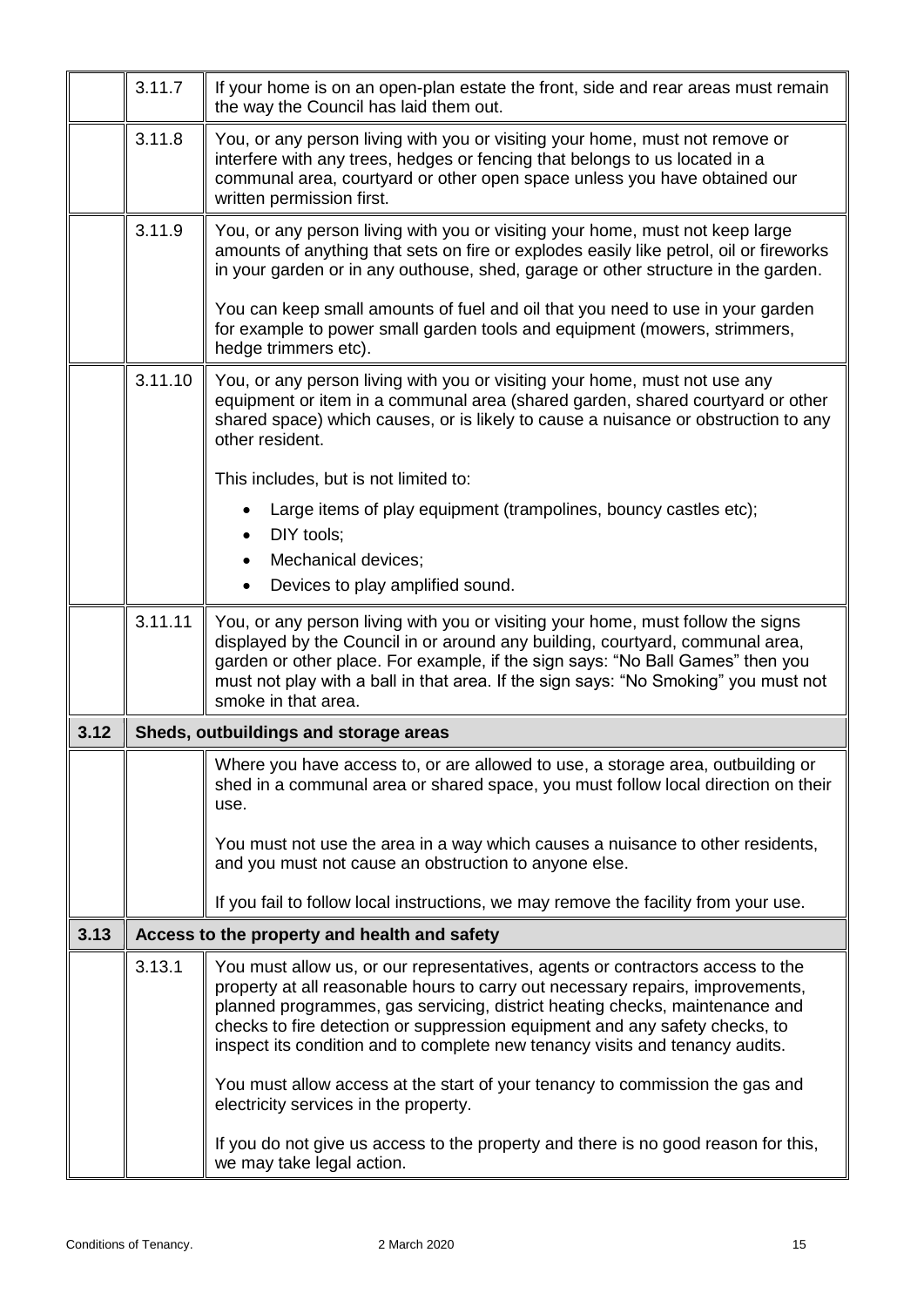|      | 3.13.2 | You must let any members of staff, agents and contractors visiting or carrying out<br>work at your home to do so without hinderance, obstruction or interference. And<br>you must provide a safe environment for them by:                                                                                                                                                                                                                                                                                                                                                                                                                                                                                                                                                              |
|------|--------|----------------------------------------------------------------------------------------------------------------------------------------------------------------------------------------------------------------------------------------------------------------------------------------------------------------------------------------------------------------------------------------------------------------------------------------------------------------------------------------------------------------------------------------------------------------------------------------------------------------------------------------------------------------------------------------------------------------------------------------------------------------------------------------|
|      |        | not smoking in the same room;<br>keeping pets under control and out of the way;<br>the safe storage of sharps or medical waste;<br>carrying out any other reasonable request relating to their health, safety or<br>wellbeing.                                                                                                                                                                                                                                                                                                                                                                                                                                                                                                                                                         |
|      | 3.13.3 | We will give you at least 24 hours' notice if we require access to the property,<br>unless we consider there to be a risk of personal injury, damage to the property or<br>an adjoining property, to comply with our statutory requirements or if in our opinion<br>there is an emergency, in which case we may require immediate access and<br>reserve the right to force entry into the property if necessary.                                                                                                                                                                                                                                                                                                                                                                       |
|      | 3.13.4 | In order to assess the condition of properties we are responsible for, we may use<br>drones to inspect for any planned, cyclical or day to day repairs.<br>We will carry this out in accordance with the necessary regulatory requirements.                                                                                                                                                                                                                                                                                                                                                                                                                                                                                                                                            |
|      | 3.13.5 | You must not interfere with or remove any piece of equipment which is fitted to<br>your home or the communal areas which is installed for safety and/or security<br>reasons.                                                                                                                                                                                                                                                                                                                                                                                                                                                                                                                                                                                                           |
|      |        | This includes, but is not limited to:<br>$CO2/CO$ detectors;<br>Heat or smoke detectors;<br>Door closures;<br>$\bullet$                                                                                                                                                                                                                                                                                                                                                                                                                                                                                                                                                                                                                                                                |
|      |        | Door entry systems and communal door locks;<br>Window restrictors.                                                                                                                                                                                                                                                                                                                                                                                                                                                                                                                                                                                                                                                                                                                     |
| 3.14 |        | Fire safety and compliance with Fire Regulations                                                                                                                                                                                                                                                                                                                                                                                                                                                                                                                                                                                                                                                                                                                                       |
|      | 3.14.1 | Fire safety affects everyone. A fire in one home can quickly spread to others,<br>especially in blocks of flats. It is everyone's responsibility to comply with fire<br>regulations and behave responsibly to prevent fires from happening.                                                                                                                                                                                                                                                                                                                                                                                                                                                                                                                                            |
|      | 3.14.2 | You, or any person living with you or visiting your home, must comply with any<br>instructions we issue with regard to fire safety or evacuation and in accordance<br>with requirements under fire regulations and related legislation.                                                                                                                                                                                                                                                                                                                                                                                                                                                                                                                                                |
|      | 3.14.3 | You, or any person living with you or visiting your home, must not do the following:<br>Keep or use any items that may cause an obstruction or safety risk, or<br>increase the risk of fire in your home or in any shared areas (including<br>stairs, walkways, balconies and storage areas);<br>Use portable oil or paraffin heaters or keep petroleum gas or any other<br>$\bullet$<br>flammable or explosive substance in your home, garden, garage or shared<br>area;<br>Use gas heaters which run off bottled gas;<br>Use portable gas cookers;<br>Smoke in any enclosed shared areas including stairs, lifts and corridors of<br>$\bullet$<br>blocks or any other area which is designated no-smoking;<br>Remove, interfere with or damage self-closing devices fitted to doors. |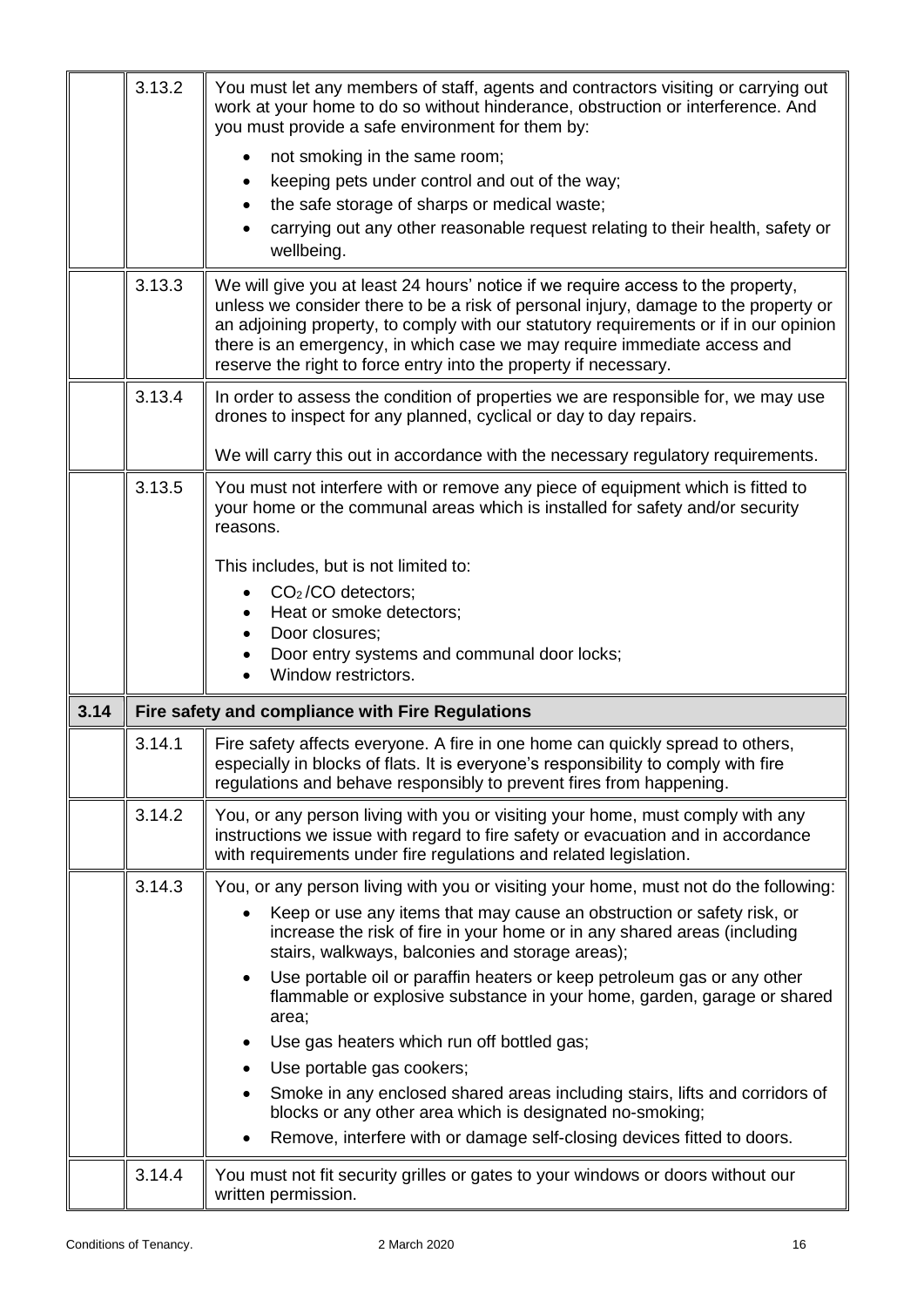|      |        | If you fit grilles or gates, it may make it difficult for the fire service or other<br>emergency service to access your home or make it difficult for people inside the<br>property to escape safely in an emergency.                                                              |
|------|--------|------------------------------------------------------------------------------------------------------------------------------------------------------------------------------------------------------------------------------------------------------------------------------------|
|      | 3.14.5 | You must make sure that your gas cooker is installed by a qualified installer on the<br>Gas Safe register (previously CORGI registered) and that the cooker is regularly<br>serviced.                                                                                              |
|      | 3.14.6 | You, or any person living with you or visiting your home, must not remove,<br>interfere with or damage any equipment for detecting or putting out fires in your<br>home or shared areas, for example, smoke or heat detector systems or fire<br>suppression systems.               |
|      | 3.14.7 | You must allow the fire service and other professional staff into your home to carry<br>out a fire-risk assessment when we consider it necessary and reasonable.                                                                                                                   |
|      | 3.14.8 | You must familiarise yourself with any Personal Emergency Evacuation Plan<br>(PEEP) issued to you by the Council and co-operate with it. You must comply with<br>any instructions issued by the nominated officer in compliance with the Council's<br>fire regulation obligations. |
|      |        | If your health, or the health of someone living with you, deteriorates in such a<br>manner that would make it difficult for escape from your home without assistance<br>in a case of fire, you must notify us so we can agree a PEEP or alternative<br>solution.                   |
|      | 3.14.9 | We reserve the right to remove and dispose of items which could cause a danger<br>to others with no prior warning, for example when stored in communal areas,<br>corridors, bin stores, drying rooms or anywhere else, and you may be recharged<br>any costs incurred.             |
|      |        |                                                                                                                                                                                                                                                                                    |
| 3.15 |        | <b>Changes and alterations</b>                                                                                                                                                                                                                                                     |
|      | 3.15.1 | You must obtain written permission from the Council BEFORE you make any<br>changes or alterations.                                                                                                                                                                                 |
|      |        | Examples of changes/alterations requiring written permission include but are not<br>limited to:                                                                                                                                                                                    |
|      |        | Change the structure of your home, for example by building or removing a<br>wall, or creating new doorways and archways;                                                                                                                                                           |
|      |        | Kitchen fittings, kitchen units, tiles either floor or walls, worktops and taps;<br>٠                                                                                                                                                                                              |
|      |        | Bathrooms and shower fittings, including tiles, cabinets etc;<br>٠                                                                                                                                                                                                                 |
|      |        | Any fixed floor coverings, such as laminate or glued carpets;                                                                                                                                                                                                                      |
|      |        | Put up any of the following:<br>CCTV & other surveillance devices;<br>$\circ$                                                                                                                                                                                                      |
|      |        | Garage;<br>O                                                                                                                                                                                                                                                                       |
|      |        | Shed;<br>$\circ$                                                                                                                                                                                                                                                                   |
|      |        | Greenhouse;<br>$\circ$                                                                                                                                                                                                                                                             |
|      |        | Pigeon loft or other animal shelter;<br>O                                                                                                                                                                                                                                          |
|      |        | Fencing and gates;<br>$\circ$                                                                                                                                                                                                                                                      |
|      |        | Attach these things to your home:<br>Short or long wave radio aerial;<br>$\circ$                                                                                                                                                                                                   |
|      |        | CB aerial;<br>$\circ$                                                                                                                                                                                                                                                              |
|      |        | Satellite dish on tower block flats;<br>O<br>Any other recording / receiving or transmitting device;                                                                                                                                                                               |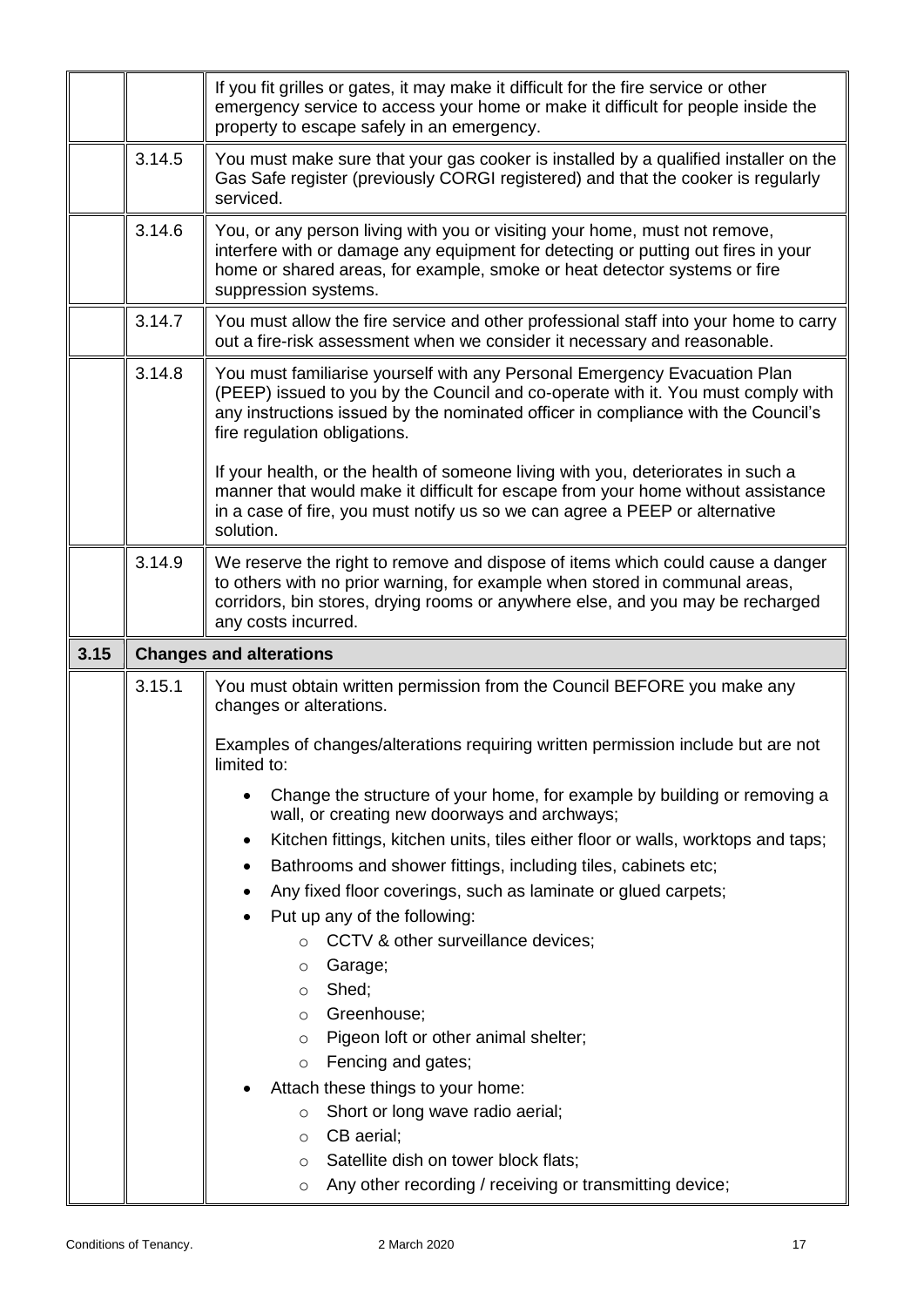|      |        | Install a water meter;<br>Install wooden or laminate flooring if you live in a flat or maisonette above                                                                                                                                                          |
|------|--------|------------------------------------------------------------------------------------------------------------------------------------------------------------------------------------------------------------------------------------------------------------------|
|      |        | ground level.                                                                                                                                                                                                                                                    |
|      | 3.15.2 | You, or any person living with you or visiting your home, must not change,<br>remove, alter or cause damage (for example by drilling holes or attaching screws)<br>to any fire door fitted to your home or any self-closing device fitted to any door.           |
|      |        | This includes internal and external fire doors.                                                                                                                                                                                                                  |
|      | 3.15.3 | In addition, you must seek our permission before you do any of the following<br>mentioned in this agreement:                                                                                                                                                     |
|      |        | use your home for any sort of business;                                                                                                                                                                                                                          |
|      |        | put up a sign;                                                                                                                                                                                                                                                   |
|      |        | take in lodgers or sub-let part of the property;<br>٠                                                                                                                                                                                                            |
|      |        | allow anyone else to live at the property;<br>٠                                                                                                                                                                                                                  |
|      |        | using or removing textured coatings;                                                                                                                                                                                                                             |
|      |        | erecting / removal of garden structures;                                                                                                                                                                                                                         |
|      |        | remove or interfere with trees, hedges or fencing;<br>٠                                                                                                                                                                                                          |
|      |        | fit grilles or gates;<br>٠                                                                                                                                                                                                                                       |
|      |        | park a motorhome, caravan or commercial vehicle;                                                                                                                                                                                                                 |
|      |        | keep an assistance animal in a flat where animals are otherwise<br>prohibited;                                                                                                                                                                                   |
|      |        | exchange your tenancy with anyone else;                                                                                                                                                                                                                          |
|      |        | carry out any improvement.                                                                                                                                                                                                                                       |
| 3.16 |        | Damage to your property, repairs and other items we charge you for                                                                                                                                                                                               |
|      | 3.16.1 | You must tell us if any damage has accidentally or otherwise been caused to the<br>property, or any fixtures or fittings, regardless of how this happened.                                                                                                       |
|      |        | If you fail to tell us, we may take action against you.                                                                                                                                                                                                          |
|      | 3.16.2 | If we are required to carry out any works or undertake repairs because of any<br>failure on your behalf, or action which causes damage to the property, fixtures or<br>fittings, regardless of how it is caused, we may recharge you for any work<br>undertaken. |
|      | 3.16.3 | If you break these conditions, we may charge you for the cost of us putting the<br>matter right, including dealing with rubbish, repairing any damage and cleaning<br>the property.                                                                              |
|      | 3.16.4 | We may charge you for the cost of replacing lost keys or key fobs, including any<br>new locks that are needed when they are lost or stolen or when you get locked<br>out.                                                                                        |
| 3.17 |        | <b>Flats and maisonettes</b>                                                                                                                                                                                                                                     |
|      | 3.17.1 | If you live in a flat or maisonette you, or any person living with you or visiting your<br>home, must comply with the following additional conditions:                                                                                                           |
|      |        | a) Must not leave any objects in corridors, walkways or balconies;                                                                                                                                                                                               |
|      |        | b) Must not store any of your belongings in the communal drying areas or any<br>bin store. We will remove and dispose of any items and you may be<br>charged for the cost of doing this;                                                                         |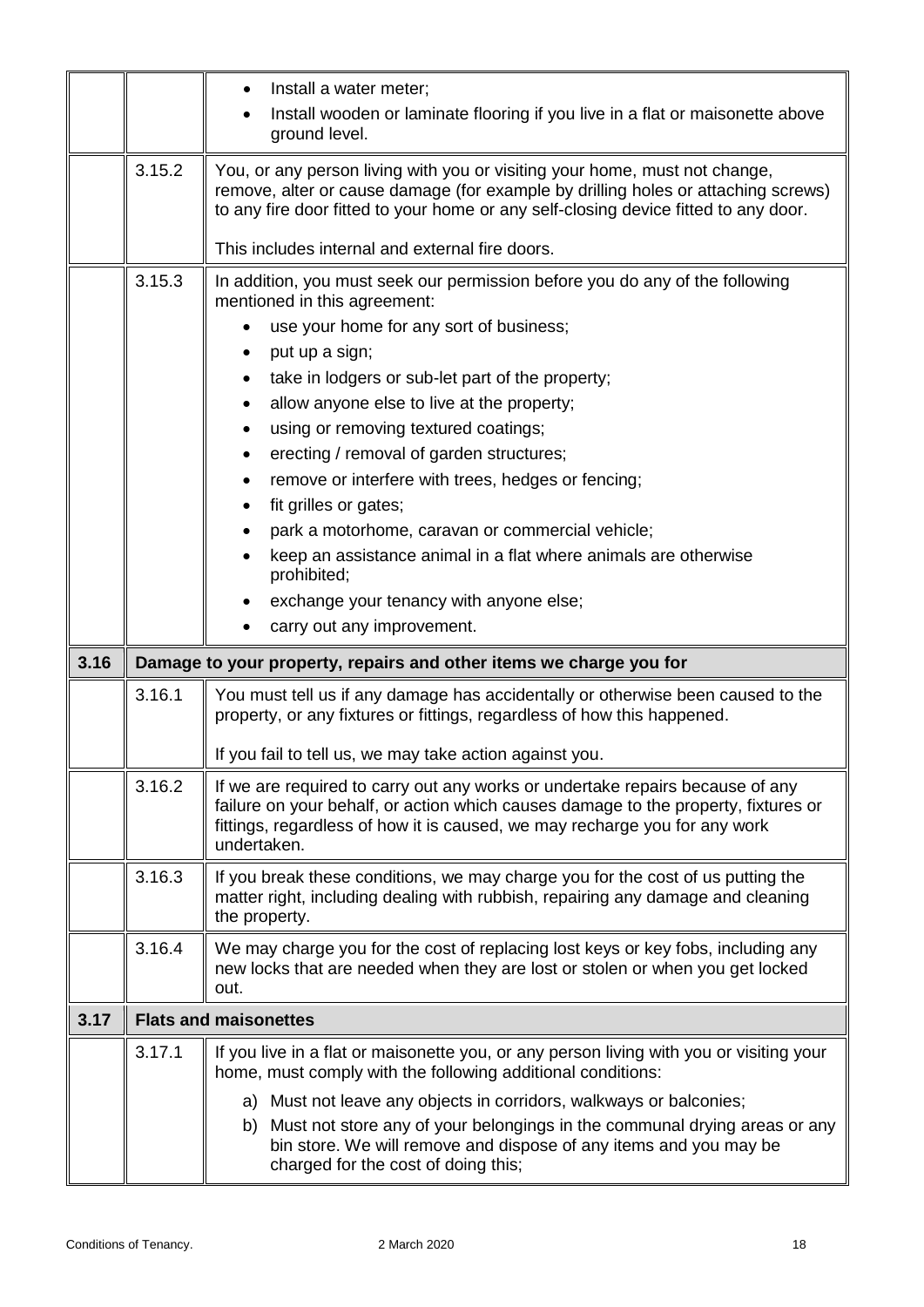|      |                | c) Must not park or obstruct access areas for emergency vehicles or refuse<br>and other service vehicles nor park in a way which obstructs entrances or<br>access ways for vehicles, wheelchairs, mobility scooters etc.;<br>d) If there is no cleaning service for your building you and other people living<br>in the flats or maisonette must clean the areas you share. For example,<br>balconies, drying areas and staircases;<br>e) Must not throw anything (including foodstuff) from landings, balconies,<br>corridors or windows;<br>Must not damage or change any of the security or safety equipment;<br>f)<br>g) Must not change or damage shared areas; |
|------|----------------|----------------------------------------------------------------------------------------------------------------------------------------------------------------------------------------------------------------------------------------------------------------------------------------------------------------------------------------------------------------------------------------------------------------------------------------------------------------------------------------------------------------------------------------------------------------------------------------------------------------------------------------------------------------------|
|      |                | h) Must not place items to hold doors open;                                                                                                                                                                                                                                                                                                                                                                                                                                                                                                                                                                                                                          |
|      |                | Correctly use any drying facilities and areas we may provide;<br>i)                                                                                                                                                                                                                                                                                                                                                                                                                                                                                                                                                                                                  |
|      |                | Must not fit laminate or similar flooring if you live above ground floor.<br>j)                                                                                                                                                                                                                                                                                                                                                                                                                                                                                                                                                                                      |
|      | 3.17.2         | If you live in a flat or maisonette you, or any person living with you or visiting your<br>home, must comply with the following additional conditions applying to household<br>waste and recycling:                                                                                                                                                                                                                                                                                                                                                                                                                                                                  |
|      |                | a) Where provided, only use the rubbish chutes or bins to get rid of small<br>items. Take care to not block the chutes or cause a fire in them:                                                                                                                                                                                                                                                                                                                                                                                                                                                                                                                      |
|      |                | b) Must not leave rubbish and household waste either in bags or otherwise<br>outside your door;                                                                                                                                                                                                                                                                                                                                                                                                                                                                                                                                                                      |
|      |                | c) Always wrap nappies, food waste, pet waste, and sanitary items in small<br>bags before you put them in bins. This will protect your health and avoid<br>attracting rats and insects;                                                                                                                                                                                                                                                                                                                                                                                                                                                                              |
|      |                | d) Must not allow rubbish to accumulate in the property or any garden or<br>communal area whether or not it is in bin bags;                                                                                                                                                                                                                                                                                                                                                                                                                                                                                                                                          |
|      |                | e) Must use the Council's bulky waste collection service for the removal of<br>any large or bulky items;                                                                                                                                                                                                                                                                                                                                                                                                                                                                                                                                                             |
|      |                | Must not dispose of large household items or any other waste or recycling<br>f)<br>in the bin areas, bins stores, on-street facilities or fly-tip in any other way.                                                                                                                                                                                                                                                                                                                                                                                                                                                                                                  |
|      |                | We may recharge you if you fail to dispose of your rubbish properly, and your<br>actions result in accumulations of waste in the bin areas, the street, roadway or in<br>any of the communal areas in or around your property. Such a charge may include<br>any cleaning and sanitising costs we incur.                                                                                                                                                                                                                                                                                                                                                              |
|      | 3.17.3         | You, or any person living with you or visiting your home, must not use, keep or<br>store dangerous, harmful or inflammable materials, liquids or gases.<br>Only materials that can currently and reasonably be put to medical or domestic<br>use can be kept in your home.                                                                                                                                                                                                                                                                                                                                                                                           |
|      | 3.17.4         | If you, or any person living with you or visiting your home smoke, and you live in a<br>flat or maisonette which has access to a shared corridor or other enclosed space,<br>you must ensure that you keep the front door closed to prevent smoke causing a<br>nuisance or annoyance to other people.                                                                                                                                                                                                                                                                                                                                                                |
| 3.18 | <b>Animals</b> |                                                                                                                                                                                                                                                                                                                                                                                                                                                                                                                                                                                                                                                                      |
|      | 3.18.1         | You are not allowed to keep domestic animals in certain blocks of flats and<br>maisonettes in the city. A list of these blocks and maisonettes is available on the<br>housing pages of the Council's website or from the Council's Customer Services.<br>You will be made aware of this when you start your tenancy.                                                                                                                                                                                                                                                                                                                                                 |
|      |                | Assistance animals (such as guide dogs) may be allowed in any property, but you<br>will need permission first if you live in one of these blocks.                                                                                                                                                                                                                                                                                                                                                                                                                                                                                                                    |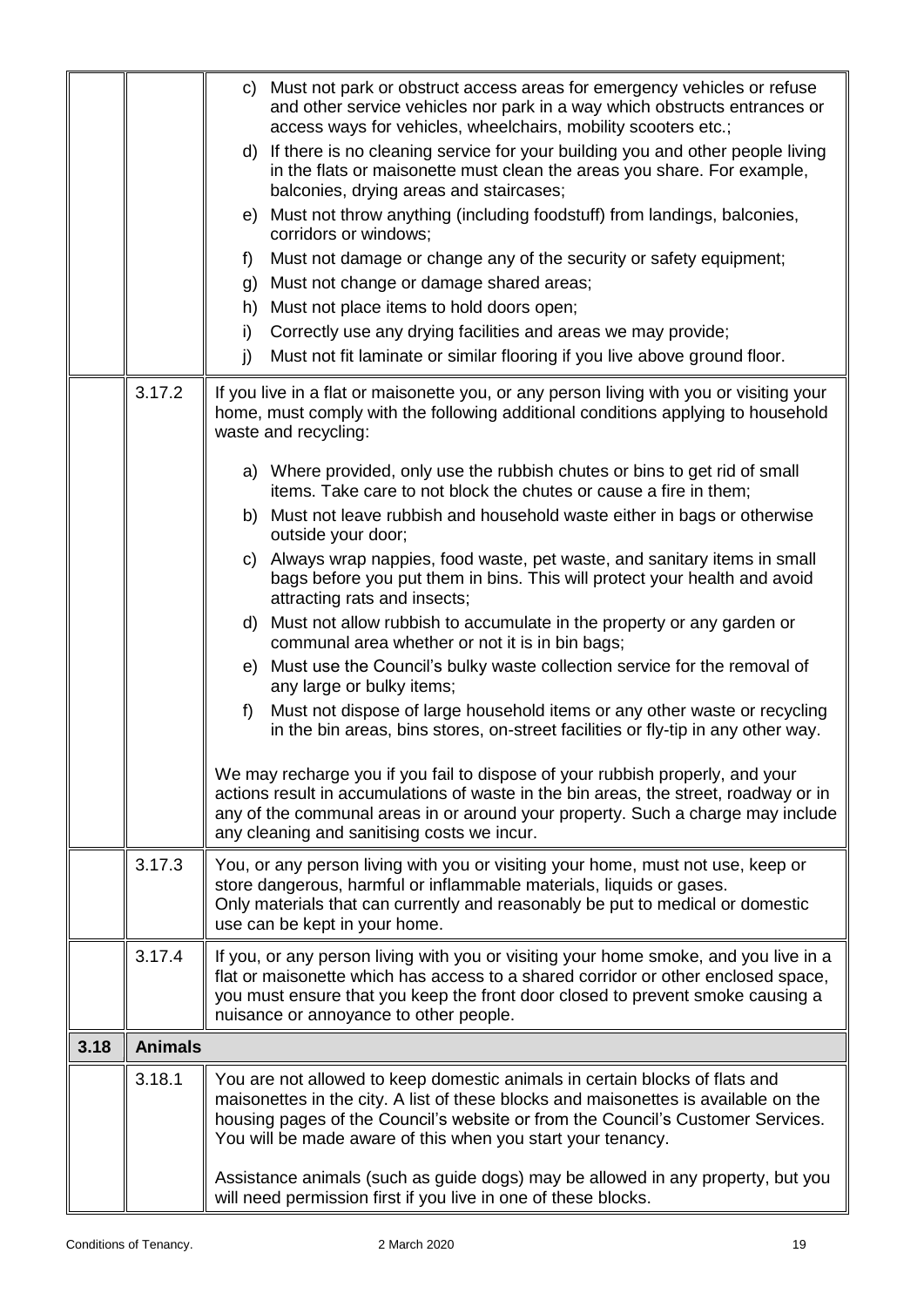|      | 3.18.2 | If you live in a property which has direct access to an individual garden, you may<br>keep domestic pets such as dogs or cats.                                                                                                                                                                  |
|------|--------|-------------------------------------------------------------------------------------------------------------------------------------------------------------------------------------------------------------------------------------------------------------------------------------------------|
|      |        | If you live in a property where you are allowed to keep pets, other than a house or<br>bungalow, you may not keep more than 2 dogs or cats in total.                                                                                                                                            |
|      |        | You are not allowed to keep any dogs that are banned under the Dangerous Dogs<br>Act 1991 and successive legislation.                                                                                                                                                                           |
|      |        | In line with legal requirements, all dogs will be required to have an identification<br>chip and to wear a collar and disc while in a public place.                                                                                                                                             |
|      |        | All dogs must be on a lead and under proper control when in any communal area.                                                                                                                                                                                                                  |
|      | 3.18.3 | You must ensure that your garden is kept clear of dog and other animal faeces,<br>and you must not allow animal waste to accumulate in such a manner that it<br>causes a nuisance (for example, causes a foul smell or is unsightly).                                                           |
|      |        | You must not allow your dog, or any other animal, to foul any communal or other<br>areas.                                                                                                                                                                                                       |
|      |        | You must clear up any dog faeces deposited by a dog which you own or are<br>looking after.                                                                                                                                                                                                      |
|      | 3.18.4 | You are allowed to keep reasonable numbers of fish or small caged animals in<br>any property.                                                                                                                                                                                                   |
|      | 3.18.5 | You are not allowed to keep within your home, garden, communal areas, or on<br>any land belonging to us any wild or dangerous animal.                                                                                                                                                           |
|      |        | You are not allowed to keep within your home, garden, communal areas, or on<br>any land belonging to us any farm animal(s) such as, but not limited to, chickens,<br>cockerels, ducks, geese, donkeys, horses, pigs, cows, goats, pigeons.                                                      |
|      | 3.18.6 | You must keep all animals in proper and humane conditions.                                                                                                                                                                                                                                      |
|      | 3.18.7 | You, or any person living with you or visiting your home, must not allow any<br>animal to behave in a way likely to frighten, cause a nuisance, do damage to<br>property or attract vermin, and agree to remove it from the property permanently if<br>we ask you to do so.                     |
|      |        | We reserve the right to withdraw permission to keep pets or animals where you, or<br>any person living with you or visiting your home, are mistreating the animal(s), or<br>are not capable of looking after their welfare.                                                                     |
| 3.19 |        | <b>Mobility scooters</b>                                                                                                                                                                                                                                                                        |
|      | 3.19.1 | Mobility scooters and similar equipment must not be stored in any location where<br>they can cause a nuisance or obstruction to other residents or cause a risk of fire.<br>This includes, but is not limited to: corridors, balconies, walkways and paths,<br>common rooms and communal areas. |
|      | 3.19.2 | If a scooter kept or used by you, or any person living with you or visiting your<br>home, causes damage to the inside of your home, communal area or any other<br>part of buildings owned or maintained by the Council you will be liable for the full<br>cost of any repair.                   |
|      | 3.19.3 | Mobility scooters, chargers and other ancillary electrical devices must have an<br>annual Portable Appliance Test (PAT) carried out by a suitably qualified person.<br>You are responsible for arranging and paying for such testing.                                                           |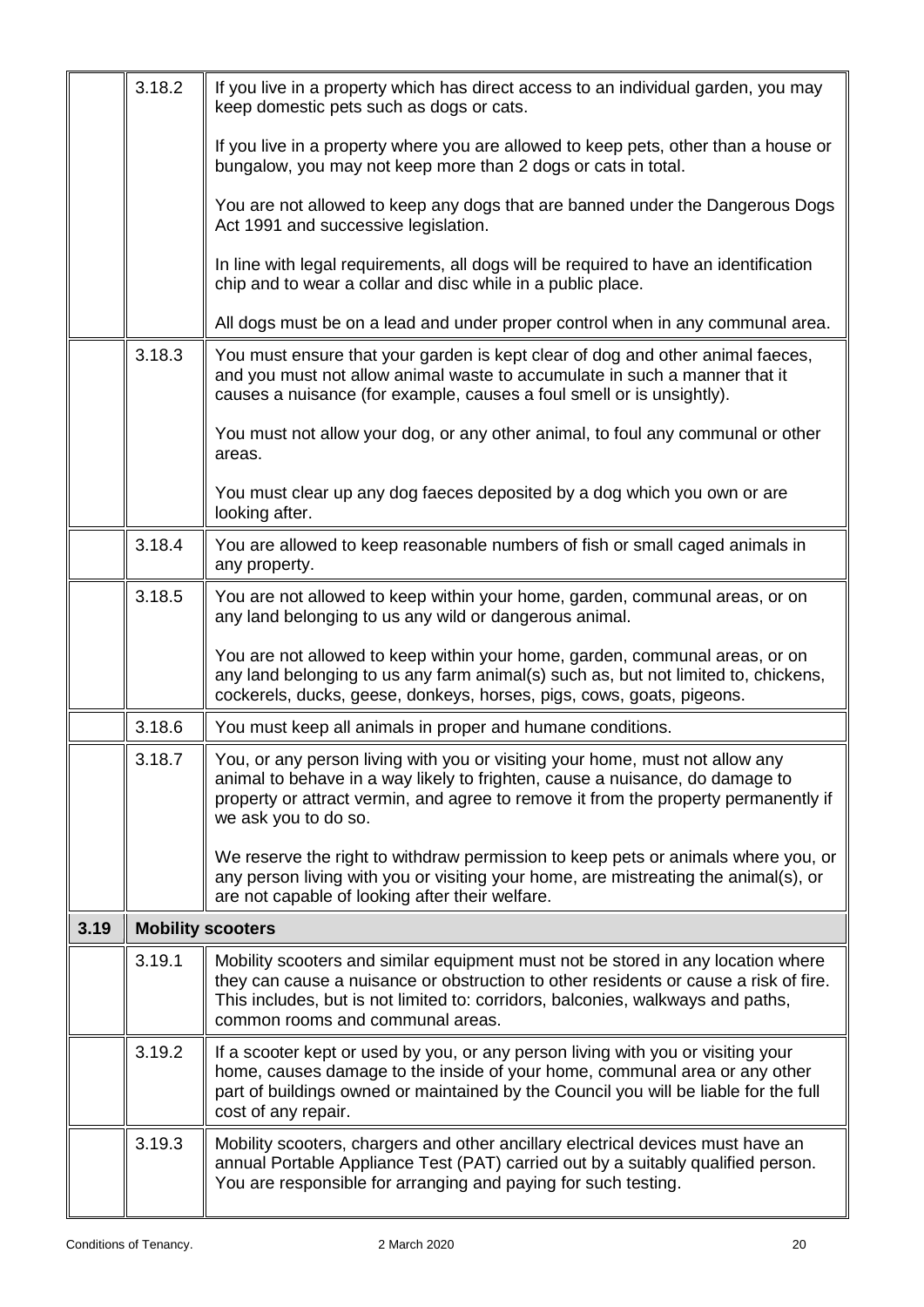|      |                 | You must only charge a scooter in your home or designated area.                                                                                                                                                                                                                    |
|------|-----------------|------------------------------------------------------------------------------------------------------------------------------------------------------------------------------------------------------------------------------------------------------------------------------------|
|      | 3.19.4          | Where storage is provided for mobility scooters, you must use this in accordance<br>with any local instructions.                                                                                                                                                                   |
|      | 3.19.5          | Where there is a charge made for the cost of re-charging batteries, electric<br>vehicles or other services, you must pay these charges in line with other costs.                                                                                                                   |
| 3.20 | <b>Vehicles</b> |                                                                                                                                                                                                                                                                                    |
|      | 3.20.1          | You, or any person living with you or visiting your home, can park a car, van or<br>motorbike in the following places:<br>your garage;                                                                                                                                             |
|      |                 | on a parking space you rent from us;                                                                                                                                                                                                                                               |
|      |                 | where there is a clear designated parking area;<br>$\bullet$                                                                                                                                                                                                                       |
|      |                 | in your drive if you have one.<br>$\bullet$                                                                                                                                                                                                                                        |
|      | 3.20.2          | You, or any person living with you or visiting your home, must not park or leave<br>any vehicle that is not taxed, insured or roadworthy, or which has a SORN<br>(Statutory Off Road Notification) on any land belonging to us (other than your<br>private drive if you have one). |
|      |                 | The Council will remove any untaxed or abandoned vehicles left on our land.                                                                                                                                                                                                        |
|      | 3.20.3          | You, or any person living with you or visiting your home, must not park any<br>motorhome or caravan at your home without our permission.                                                                                                                                           |
|      |                 | You must not allow anyone to live in any motorhome or caravan parked at or in<br>the vicinity of your home.                                                                                                                                                                        |
|      | 3.20.4          | You, or any person living with you or visiting your home, must park vehicles in<br>designated parking areas and within marked parking bays, where they are<br>available.                                                                                                           |
|      | 3.20.5          | You, or any person living with you or visiting your home, must not park or drive a<br>vehicle on any shared area that is not a road, including footpaths and grassed<br>areas.                                                                                                     |
|      | 3.20.6          | You, or any person living with you or visiting your home, must not park, on any<br>part of the estate or land owned by us, any:<br>heavy goods vehicle;                                                                                                                            |
|      |                 | vehicle that does not fit in a parking space; or<br>large or unusual vehicles which could be a nuisance to others.                                                                                                                                                                 |
|      |                 |                                                                                                                                                                                                                                                                                    |
|      | 3.20.7          | You, or any person living with you or visiting your home, must not park in disabled<br>parking spaces unless you hold a Blue Badge for disabled parking.                                                                                                                           |
|      | 3.20.8          | You, or any person living with you or visiting your home, must not park<br>dangerously or obstruct access to any other home, emergency access area or<br>service area (for example, bin areas, accessways, entrances, paths etc).                                                  |
|      | 3.20.9          | If we are required to remove a vehicle because you, or any person living with you<br>or visiting your home, are in breach of these conditions you may be charged any<br>costs incurred for the removal and/or storage of the vehicle.                                              |
|      | 3.20.10         | You, or any person living with you or visiting your home must only charge an<br>electric vehicle in designated areas and you must not cause an obstruction (for<br>example with trailing leads) when doing so.                                                                     |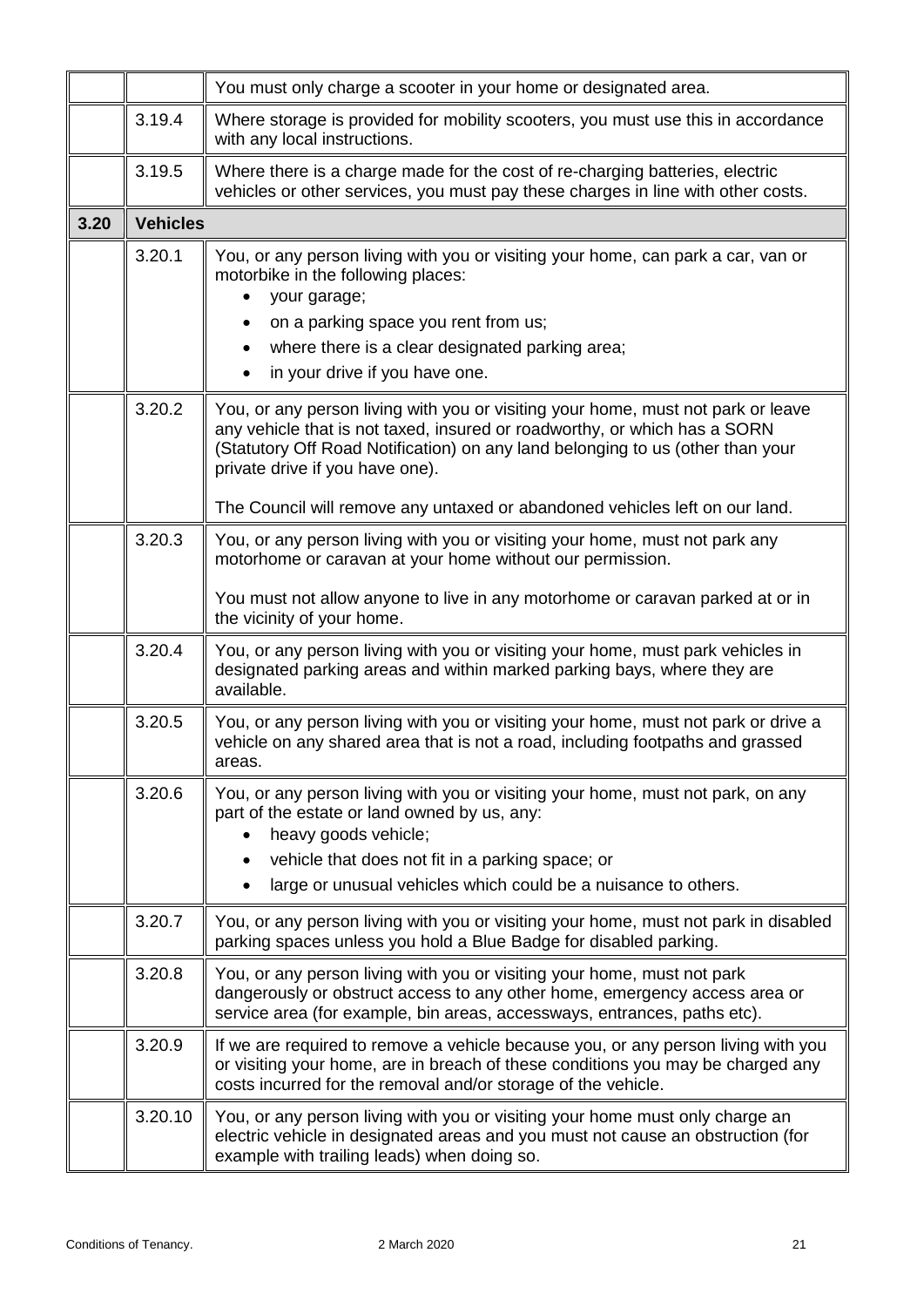|      | 3.20.11           | You, or any person living with you or visiting your home, must not do the following<br>at your home or in the area you live:                                                                                                                        |
|------|-------------------|-----------------------------------------------------------------------------------------------------------------------------------------------------------------------------------------------------------------------------------------------------|
|      |                   | a) repair cars, vans or motorbikes, or any other vehicle if it is likely to cause<br>nuisance, annoy, disturb or offend other people. Minor, routine<br>maintenance such as changing tyres or light bulbs is allowed, subject to<br>this condition; |
|      |                   | b) run a business selling or repairing cars, vans or motorbikes;                                                                                                                                                                                    |
|      |                   | c) operate a vehicle business, either selling or repairing, from your property<br>without our written permission.                                                                                                                                   |
| 3.21 | <b>Businesses</b> |                                                                                                                                                                                                                                                     |
|      | 3.21.1            | You, or any person living with you or visiting your home, must not carry out the<br>following at your home:                                                                                                                                         |
|      |                   | a) Operate a business without our prior permission, and if granted you must<br>abide by any conditions we may attach.                                                                                                                               |
|      |                   | b) Display any advertisement sign for a business or other reason on any part<br>of your property without our written permission.                                                                                                                    |
|      |                   | c) If you are given permission to operate a business it must not be, or be<br>likely to become, a nuisance, annoyance or cause offence to other people.                                                                                             |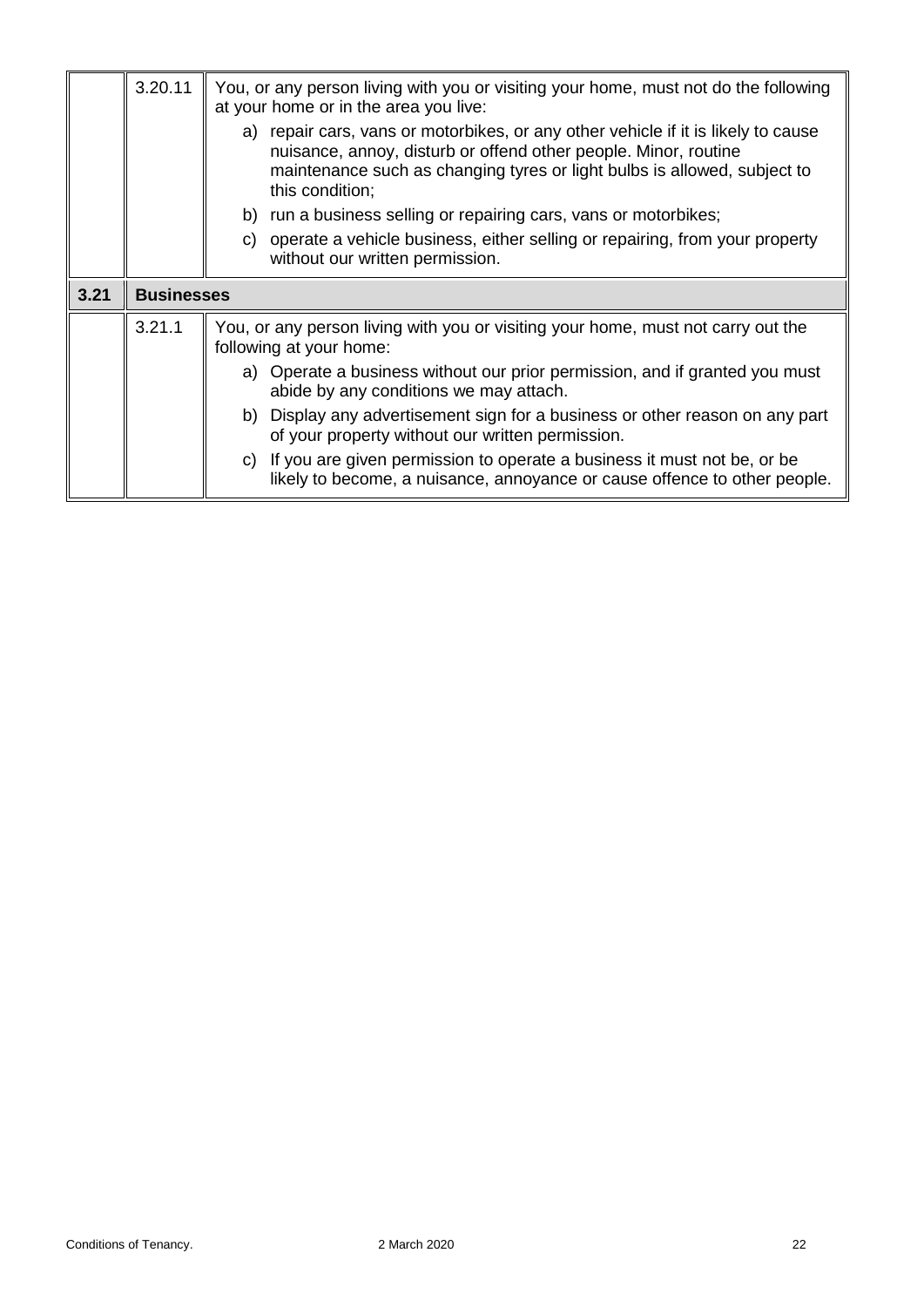| PART 4 - NUISANCE, HARASSMENT, ANTI-SOCIAL AND CRIMINAL BEHAVIOUR. |                 |                                                                                                                                                                                                                                                                                                                                                                                                                    |
|--------------------------------------------------------------------|-----------------|--------------------------------------------------------------------------------------------------------------------------------------------------------------------------------------------------------------------------------------------------------------------------------------------------------------------------------------------------------------------------------------------------------------------|
| 4.1                                                                |                 | Abuse of City Council employees and others                                                                                                                                                                                                                                                                                                                                                                         |
|                                                                    |                 | You, or any person living with you or visiting your home, must not cause alarm<br>and distress to, nor obstruct, abuse, harass, threaten, assault or use insulting<br>words and behaviour towards any Leicester City Council employees, councillors,<br>contractors, agents, clients or anyone engaged directly or indirectly in the housing<br>management functions of the Council.                               |
| 4.2                                                                | <b>Nuisance</b> |                                                                                                                                                                                                                                                                                                                                                                                                                    |
|                                                                    |                 | You, or any person living with you or visiting your home, must not act in any way<br>which causes or is capable of causing nuisance or annoyance to any person.                                                                                                                                                                                                                                                    |
|                                                                    |                 | This condition applies to conduct in your home, in the locality of your home, on-<br>line, and in relation to a person's occupation of residential premises and to<br>conduct capable of causing nuisance and annoyance to the Council, in its<br>capacity as Landlord, or to a person employed by the Council or their agents and<br>clients in connection with the exercise of its housing management functions. |
|                                                                    |                 | Such conduct includes but is not limited to:                                                                                                                                                                                                                                                                                                                                                                       |
|                                                                    |                 | loud noise, loud music;                                                                                                                                                                                                                                                                                                                                                                                            |
|                                                                    |                 | loud arguments, fighting, foul language;<br>$\bullet$                                                                                                                                                                                                                                                                                                                                                              |
|                                                                    |                 | dumping rubbish, electrical appliances or furniture;<br>$\bullet$                                                                                                                                                                                                                                                                                                                                                  |
|                                                                    |                 | abuse, bullying, intimidation or threats;                                                                                                                                                                                                                                                                                                                                                                          |
|                                                                    |                 | failing to keep pets under control including excessive barking of dogs and<br>dogs fouling in communal or shared areas;                                                                                                                                                                                                                                                                                            |
|                                                                    |                 | jamming communal entry doors and fire doors open;<br>$\bullet$                                                                                                                                                                                                                                                                                                                                                     |
|                                                                    |                 | slamming of doors;<br>$\bullet$                                                                                                                                                                                                                                                                                                                                                                                    |
|                                                                    |                 | spraying or writing graffiti;<br>٠                                                                                                                                                                                                                                                                                                                                                                                 |
|                                                                    |                 | damaging or vandalising property;                                                                                                                                                                                                                                                                                                                                                                                  |
|                                                                    |                 | carrying a knife without lawful reason on any land where the Council<br>exercises a housing management function;                                                                                                                                                                                                                                                                                                   |
|                                                                    |                 | behaviour associated with substance or alcohol abuse;                                                                                                                                                                                                                                                                                                                                                              |
|                                                                    |                 | spitting or urinating anywhere in the communal areas of a block or on the<br>estate;                                                                                                                                                                                                                                                                                                                               |
|                                                                    |                 | playing ball games close to people's homes;                                                                                                                                                                                                                                                                                                                                                                        |
|                                                                    |                 | vehicle nuisance;                                                                                                                                                                                                                                                                                                                                                                                                  |
|                                                                    |                 | making false, frivolous or malicious allegations.                                                                                                                                                                                                                                                                                                                                                                  |
| 4.3                                                                |                 | <b>Hate crime and harassment</b>                                                                                                                                                                                                                                                                                                                                                                                   |
|                                                                    | 4.3.1           | You, or any person living with you or visiting your home, must not engage in any<br>conduct or behaviour which may cause harassment alarm or distress to any<br>person based on any Protected Characteristics such as race, religion, sex, age,<br>disability, marriage or civil partnership, sexual orientation, gender reassignment<br>and pregnancy or maternity.                                               |
|                                                                    |                 | This includes abusive behaviour, verbal or otherwise, graffiti, public notices, on-<br>line comments, or in any other way.                                                                                                                                                                                                                                                                                         |
|                                                                    |                 | This condition applies to behaviour in your home, on any Council owned land, in<br>the locality of your home and in relation to conduct and behaviour aimed at a<br>person in relation to their occupation of residential premises and to any conduct or                                                                                                                                                           |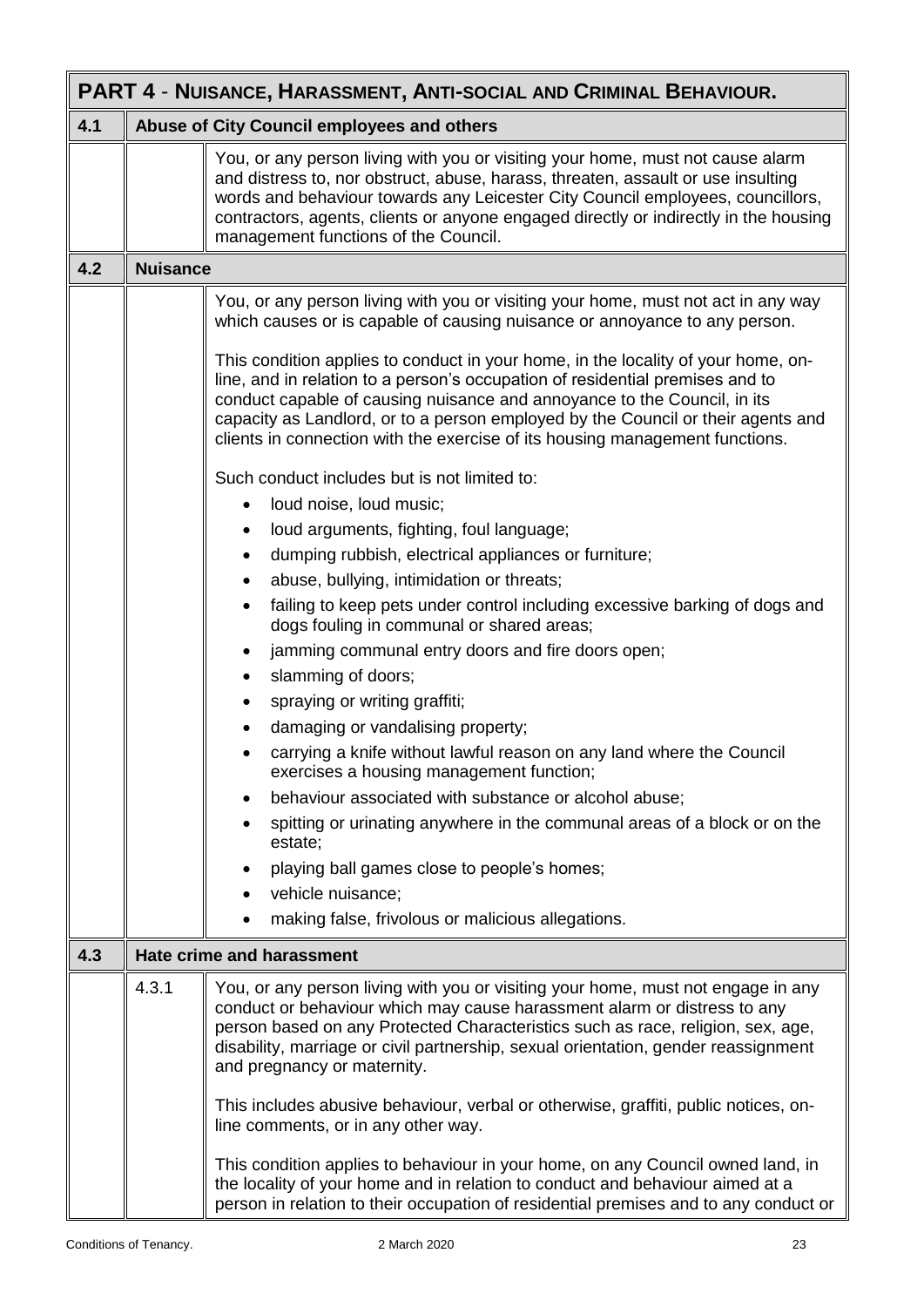|     |          | behaviour which directly or indirectly affects the Council's housing management<br>functions.                                                                                                                                                                                                                                                                                                                                                                                                                                                                          |
|-----|----------|------------------------------------------------------------------------------------------------------------------------------------------------------------------------------------------------------------------------------------------------------------------------------------------------------------------------------------------------------------------------------------------------------------------------------------------------------------------------------------------------------------------------------------------------------------------------|
|     | 4.3.2    | You, or any person living with you or visiting your home, must not do the following:<br>be a member of any proscribed (banned) organisation;<br>encourage anyone else to join a proscribed organisation;<br>٠<br>carry out any act to promote a proscribed organisation;<br>raise funds for, or fund a proscribed organisation, either directly or<br>indirectly;<br>organise, or take part in an event where a proscribed organisation is<br>publicised, promoted or encouraged.<br>This includes displaying of offensive or proscribed material, harbouring a member |
|     |          | of a proscribed organisation or assisting or encouraging an individual associated<br>with such an organisation in any other way.                                                                                                                                                                                                                                                                                                                                                                                                                                       |
| 4.4 |          | Domestic violence / abuse                                                                                                                                                                                                                                                                                                                                                                                                                                                                                                                                              |
|     | 4.4.1    | You, or any person living with you or visiting your home, must not support or<br>perpetrate any forms of domestic violence and abuse.<br>Domestic violence and abuse is defined as:                                                                                                                                                                                                                                                                                                                                                                                    |
|     |          | Any incident or pattern of incidents of controlling, coercive or threatening<br>behaviour, violence or abuse between those aged 16 or over who are or have<br>been intimate partners or family members regardless of gender or sexuality.                                                                                                                                                                                                                                                                                                                              |
|     |          | This can encompass but is not limited to the following types of abuse:<br>psychological;<br>٠<br>physical;<br>sexual;<br>financial; and<br>emotional.<br>This includes controlling and coercive behaviour, forced marriage and female<br>genital mutilation, as defined in law.                                                                                                                                                                                                                                                                                        |
|     | 4.4.2    | If you are a perpetrator of domestic violence or abuse we may take action against<br>you including seeking eviction under ground 2A of Schedule 2 of the Housing Act<br>1985 (and any subsequent amendments).<br>We may also share this information with other housing providers and agencies for<br>the safety of other service users.                                                                                                                                                                                                                                |
| 4.5 | property | Interference with privacy and interference with the right of others to enjoy their                                                                                                                                                                                                                                                                                                                                                                                                                                                                                     |
|     |          | You, or any person living with you or visiting your home, must not use any devices<br>such as drones, CCTV and other surveillance equipment or software in a way<br>likely to cause nuisance, alarm or distress, or engage in any conduct or behaviour<br>which interferes with the privacy of individuals or interferes with the rights of others<br>to enjoy their home and locality.                                                                                                                                                                                |
|     |          | Such conduct or behaviour includes but is not limited to:                                                                                                                                                                                                                                                                                                                                                                                                                                                                                                              |
|     |          | unlawful use of CCTV or surveillance equipment or software;<br>any form of cyber bullying, e.g. through social media or messaging<br>systems;                                                                                                                                                                                                                                                                                                                                                                                                                          |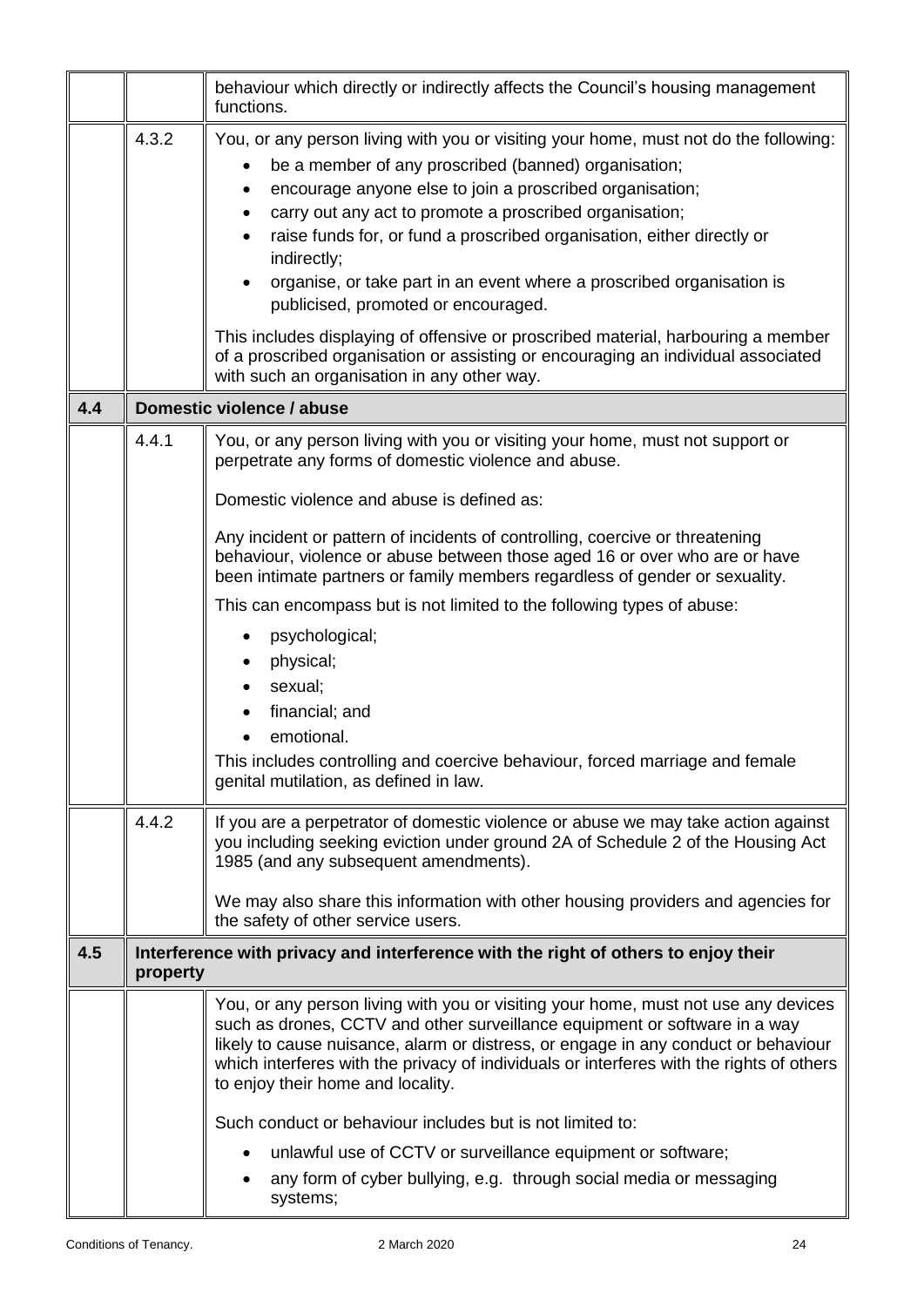|     |                          | intrusive use of devices such as drones and lasers;                                                                                                                                                                                                                                                                                                 |
|-----|--------------------------|-----------------------------------------------------------------------------------------------------------------------------------------------------------------------------------------------------------------------------------------------------------------------------------------------------------------------------------------------------|
|     |                          | Storage and misuse of personal data in contravention of current Data<br>$\bullet$                                                                                                                                                                                                                                                                   |
|     |                          | Protection legislation and/or regulation.                                                                                                                                                                                                                                                                                                           |
| 4.6 | <b>Criminal activity</b> |                                                                                                                                                                                                                                                                                                                                                     |
|     | 4.6.1                    | A Secure tenant commits a criminal offence under sections 1 and 2 of Social<br>Housing Fraud Act 2013 if, in breach of a tenancy condition, a Secure tenant sub-<br>lets or parts with possession with the whole or part of a property and knows this<br>action to in breach of the tenancy agreement.                                              |
|     |                          | A Secure tenant also commits a criminal offence, if they dishonestly and in breach<br>of a term of the tenancy, the tenant sub-lets or parts with possession of the whole<br>of the property or part of the property without the landlord's written consent and<br>the tenant ceases to occupy the property as the tenant's only or principal home. |
|     |                          | You must not give information to the Council or make any statements regarding<br>the occupation of your home which you know or ought to know to be false.                                                                                                                                                                                           |
|     |                          | This also applies to short term lets such as AirBNB, holiday lets etc                                                                                                                                                                                                                                                                               |
|     | 4.6.2                    | You, or any person living with you or visiting your home, must not in your home, or<br>in the locality of your property carry out any criminal activity or activity that is<br>unlawful or criminal in nature.                                                                                                                                      |
|     |                          | This includes, but is not limited to:                                                                                                                                                                                                                                                                                                               |
|     |                          | Undertake or prepare for any terrorist actions, or participate in any banned<br>$\bullet$<br>extremist organisations;                                                                                                                                                                                                                               |
|     |                          | supply, sell, store illegal drugs categorised as Class A, B or C under the<br>$\bullet$<br>Misuse of Drugs Act 1971;                                                                                                                                                                                                                                |
|     |                          | cultivate/produce any drug categorised as Class A, B or C under the<br>$\bullet$<br>Misuse of Drugs Act 1971;                                                                                                                                                                                                                                       |
|     |                          | use or consume any drug categorised Class A B or C drug under the<br>Misuse of Drugs Act 1971;                                                                                                                                                                                                                                                      |
|     |                          | allow others to gather at your property to use, share or consume any drug<br>categorised as Class A, B or C under the Misuse of Drugs Act 1971;                                                                                                                                                                                                     |
|     |                          | slavery or human trafficking;                                                                                                                                                                                                                                                                                                                       |
|     |                          | sell, store, use or handle goods or belongings which are stolen;<br>٠                                                                                                                                                                                                                                                                               |
|     |                          | sell, store, use or handle any item, equipment or software to commit a<br>fraud, financial or otherwise;                                                                                                                                                                                                                                            |
|     |                          | store, carry or keep in your home any offensive weapon;<br>٠                                                                                                                                                                                                                                                                                        |
|     |                          | store, carry or keep in your home any banned knives or weapons;                                                                                                                                                                                                                                                                                     |
|     |                          | store, carry or keep in your home any firearm or prohibited weapon or a<br>relevant component thereof unless you hold specific authorisation. If you<br>have a legal firearm you must use and store it only in ways the law allows;                                                                                                                 |
|     |                          | use or allow your home to be used for prostitution or as a brothel;<br>$\bullet$                                                                                                                                                                                                                                                                    |
|     |                          | cause criminal damage to any property or furnishings belonging to the<br>Council.                                                                                                                                                                                                                                                                   |
| 4.7 |                          | <b>Waste and fly-tipping</b>                                                                                                                                                                                                                                                                                                                        |
|     |                          | You, or any person living with you or visiting your home, must not in your home or<br>in the locality of your property dispose of litter, waste or rubbish (including material<br>that may be recycled) in a manner which causes an obstruction, a fire risk or a                                                                                   |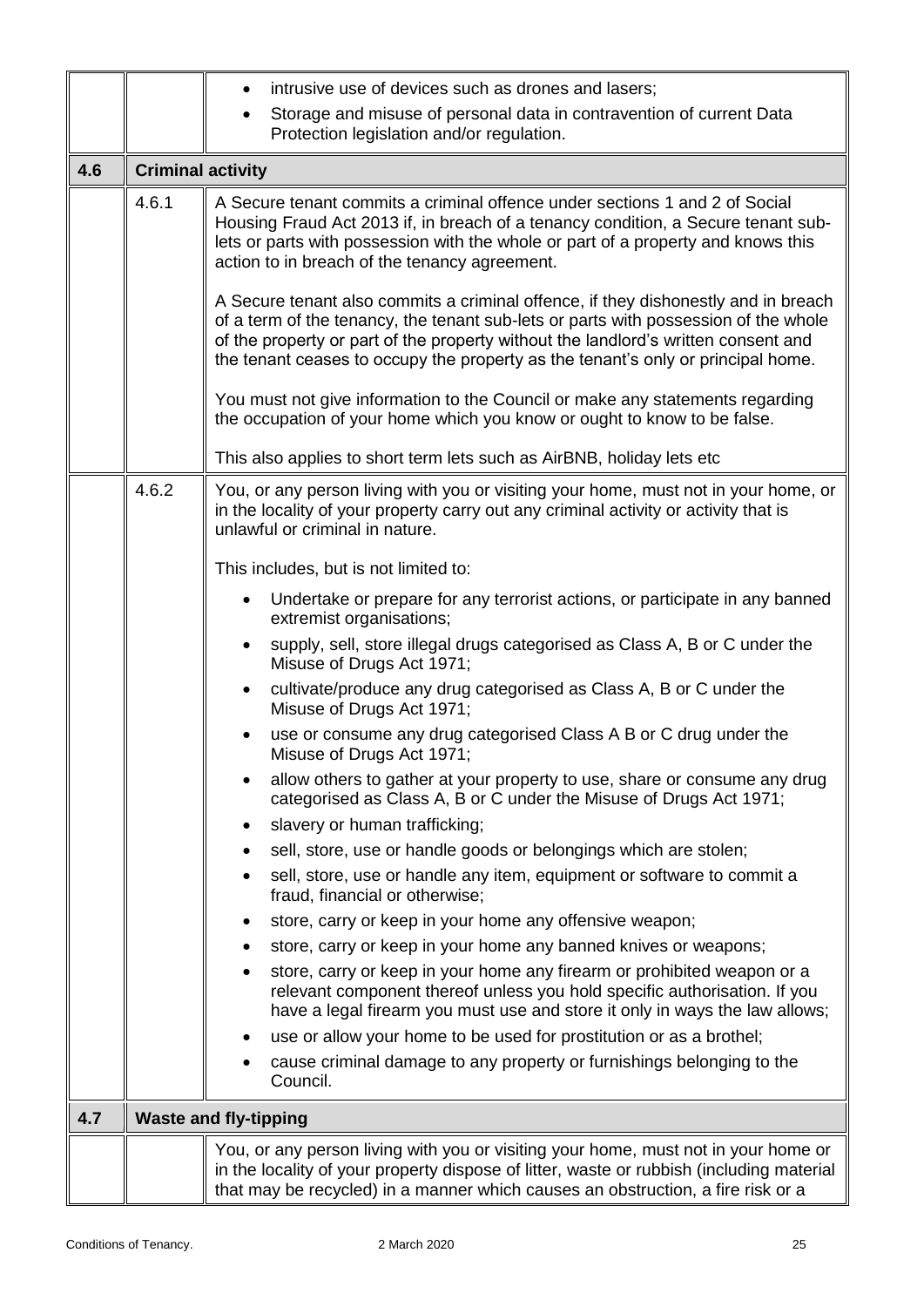|     |                       | nuisance, and you must not perpetrate or allow fly tipping or illegal dumping of any<br>waste.                                                                                                                                                                                                                                                                                                                          |
|-----|-----------------------|-------------------------------------------------------------------------------------------------------------------------------------------------------------------------------------------------------------------------------------------------------------------------------------------------------------------------------------------------------------------------------------------------------------------------|
| 4.8 | <b>Legal remedies</b> |                                                                                                                                                                                                                                                                                                                                                                                                                         |
|     |                       | If you, or any person living with you or visiting your home, break any of the above<br>conditions, the Council can take legal actions against you and seek legal<br>undertakings from you, for example:                                                                                                                                                                                                                 |
|     |                       | we can apply to a court for an injunction order requiring a person to stop<br>any conduct or behaviour amounting to a breach of a condition. If you fail<br>to obey the terms of the injunction order you can be fined or imprisoned or<br>both. The injunction order may also contain terms banning you from a<br>property or an area, Breaching the terms of an injunction is a mandatory<br>ground for possession;   |
|     |                       | similarly, if you give an undertaking to the Court and later breach it this<br>would be a ground for possession.                                                                                                                                                                                                                                                                                                        |
|     |                       | we can ask a court to demote a secure tenancy so that security of tenure is<br>lost for a period of time.                                                                                                                                                                                                                                                                                                               |
|     |                       | we can apply to the court for possession of your home and evict you and<br>anyone living with you if you breach the conditions of tenancy or you<br>breach any statutory grounds for possession set out as Schedule 2<br>Housing Act 1985.                                                                                                                                                                              |
|     |                       | we will be able to rely on the absolute ground for possession in the event<br>that a serious criminal offence is committed (specified in Schedule 2A<br>Housing Act 1985) or where an injunction order has been breached or<br>where a criminal behaviour order has been breached or where a closure<br>order has been made or where a conviction has been secured following<br>the breach of a noise abatement notice. |
|     |                       | we will hold you responsible for the behaviour of anyone living with you<br>(including those under the age of 18), lodgers and visitors to the home. We<br>will also hold the tenant responsible for permitting, inciting or allowing any<br>person living with them or visiting them to engage in conduct or behaviour<br>which breach any conditions of this agreement.                                               |
|     |                       | we will consider all the legal remedies available to us to prevent or stop<br>conduct or behaviour which amounts to a breach of the conditions set out<br>above.                                                                                                                                                                                                                                                        |
|     |                       | if we are required to take legal action we will seek additional court orders<br>relating to legal costs incurred by us.                                                                                                                                                                                                                                                                                                 |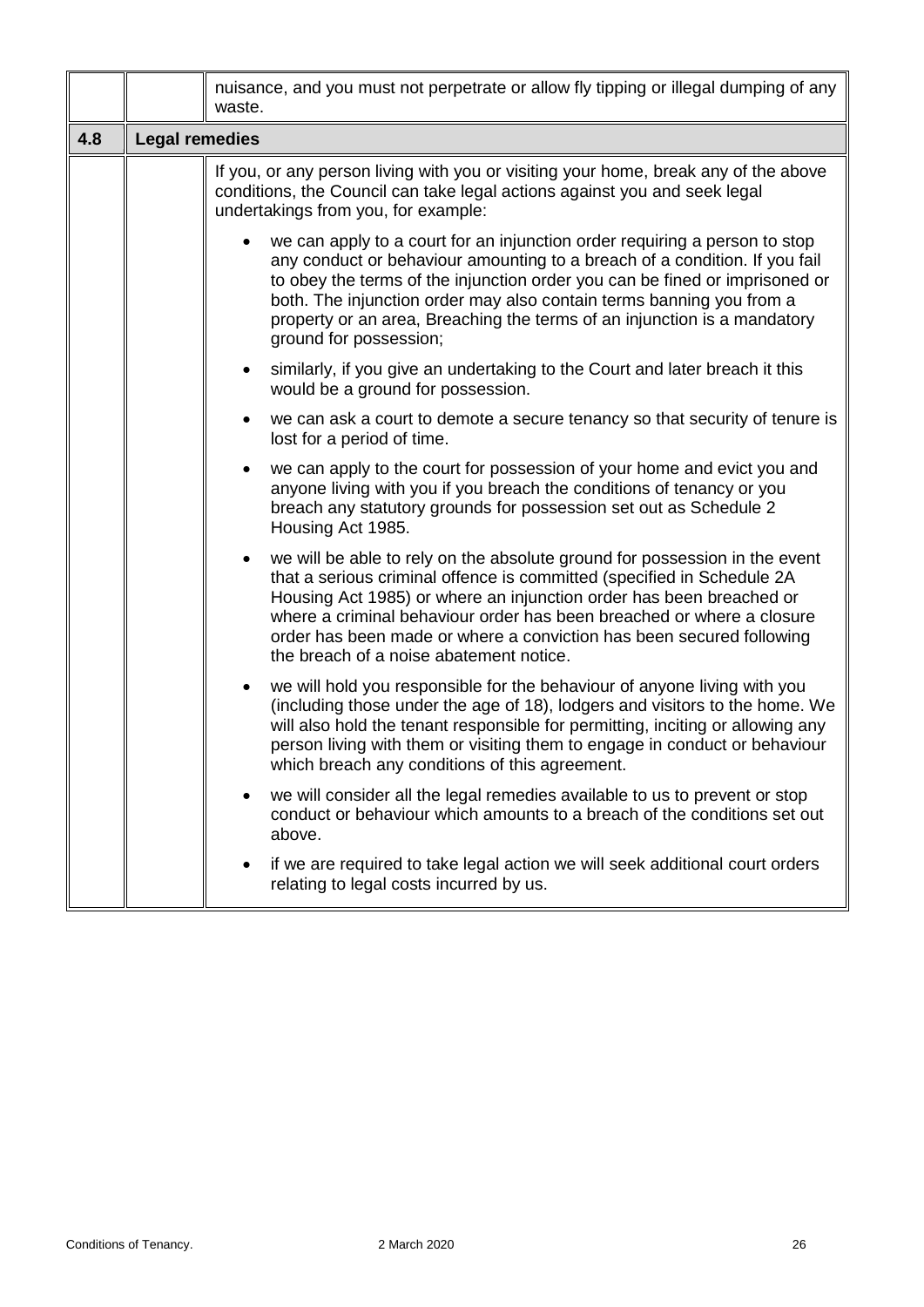| <b>PART 5 - YOUR RIGHTS</b> |                       |                                                                                                                                                                                                                                                                                                                                                                                                                                                         |
|-----------------------------|-----------------------|---------------------------------------------------------------------------------------------------------------------------------------------------------------------------------------------------------------------------------------------------------------------------------------------------------------------------------------------------------------------------------------------------------------------------------------------------------|
| 5.1                         | <b>Secure tenants</b> |                                                                                                                                                                                                                                                                                                                                                                                                                                                         |
|                             |                       | If you are a Secure tenant you have 'security of tenure' as long as you remain a<br>Secure tenant within the meaning of the Housing Act 1985.                                                                                                                                                                                                                                                                                                           |
|                             |                       | This means that we can only take possession of your home in one of the following<br>ways:                                                                                                                                                                                                                                                                                                                                                               |
|                             |                       | by applying to the court for a Possession Order, relying on one or more of<br>the grounds set out in Schedule 2 of the Housing Act 1985, as amended,<br>which includes breaking any of the tenancy conditions;                                                                                                                                                                                                                                          |
|                             |                       | (We must serve a notice on you if we apply for a Possession Order, and<br>give our reasons, before we apply for a court hearing however, in<br>exceptional circumstances, we may dispense with service of the notice.<br>The court will grant a Possession Order if we prove one or more 'grounds<br>for possession and the court considers that it is reasonable to do so');                                                                           |
|                             |                       | by applying for a Possession Order relying on the absolute ground for<br>$\bullet$<br>possession in the event that a serious criminal offence is committed<br>(specified in schedule 2A Housing Act 1985) or where an injunction order<br>has been breached or where a criminal behaviour order has been<br>breached or where a closure order has been made or where a conviction<br>has been secured following the breach of a noise abatement notice; |
|                             |                       | if we accept your surrender of the tenancy;                                                                                                                                                                                                                                                                                                                                                                                                             |
|                             |                       | you serve us with a valid Notice to Quit;                                                                                                                                                                                                                                                                                                                                                                                                               |
|                             |                       | if a court has made an order to demote your secure tenancy because you<br>have behaved antisocially.                                                                                                                                                                                                                                                                                                                                                    |
| 5.2                         |                       | <b>Introductory and Demoted Tenancies</b>                                                                                                                                                                                                                                                                                                                                                                                                               |
|                             |                       | If you are an Introductory or Demoted tenant, we must go to court to get a<br>Possession Order to repossess your home, but we do not have to prove a ground<br>for possession to get one; we only need to prove that we have followed the correct<br>procedure.                                                                                                                                                                                         |
|                             |                       | We will consider repossessing your tenancy if you have broken your tenancy<br>conditions or if we have grounds to believe that you will not be a suitable person to<br>hold a secure tenancy.                                                                                                                                                                                                                                                           |
|                             |                       | Before we can issue possession proceedings we must serve a notice upon you.<br>You have a right to seek a review, but you must comply with the time limits set out<br>in the notice.                                                                                                                                                                                                                                                                    |
| 5.3                         |                       | <b>Right to exchange</b>                                                                                                                                                                                                                                                                                                                                                                                                                                |
|                             | 5.3.1                 | Secure tenants have the right to exchange your tenancy with another Secure<br>tenant or a tenant of a Registered Social Housing Provider.                                                                                                                                                                                                                                                                                                               |
|                             |                       | You must get our written permission to do this. We can only refuse permission in<br>certain circumstances, such as where there is Possession Order or where a notice<br>of seeking possession has been served. We may attach conditions to any<br>permission we give which can include clearing any rent arrears or putting right any<br>other breach of the tenancy conditions.                                                                        |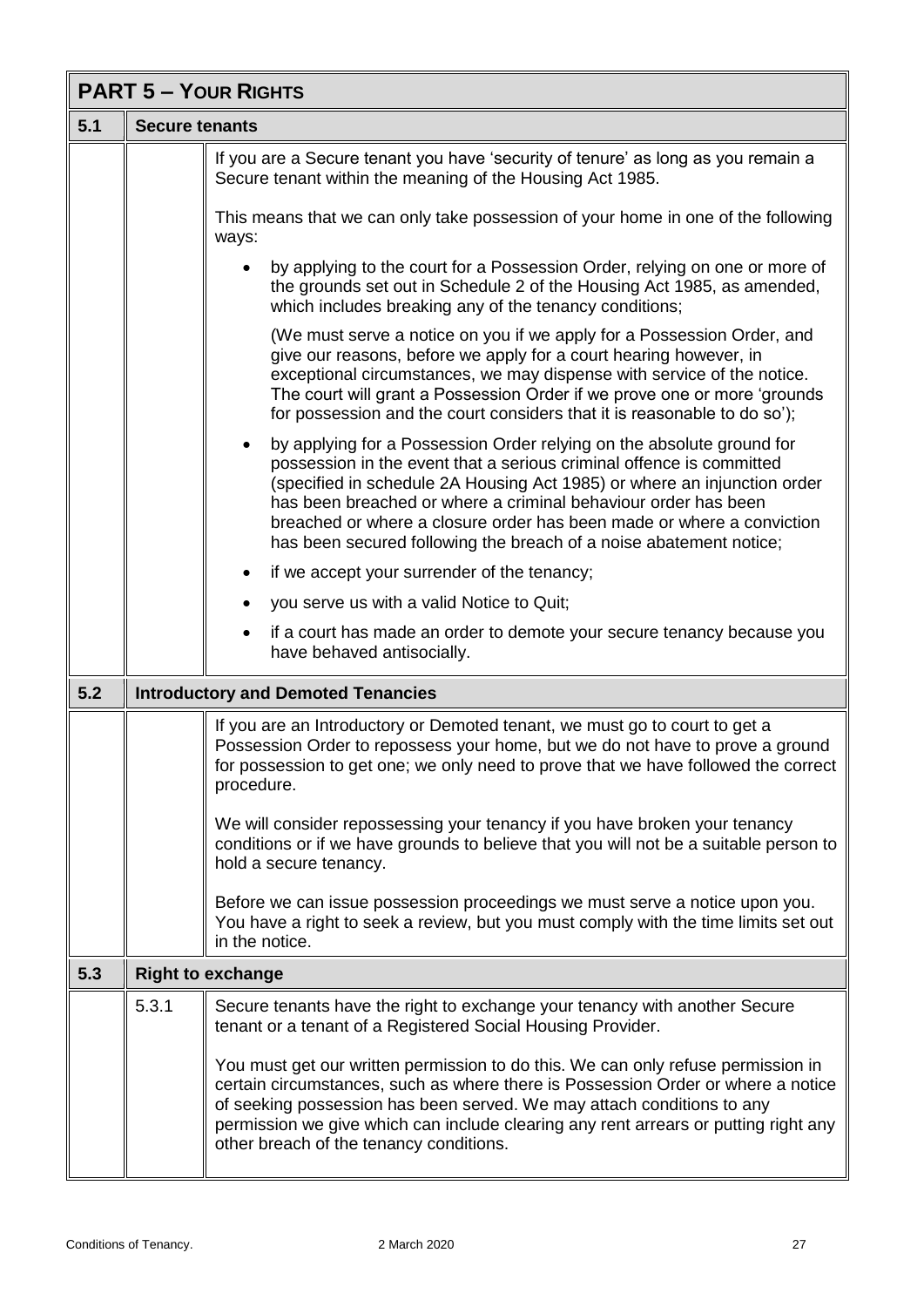|     |                     | If you exchange without our written permission, we may take legal action to evict<br>you. If this occurs, you will not be able to return to your original property and will<br>not be offered alternative housing.                                                                                                                                                                                                   |
|-----|---------------------|----------------------------------------------------------------------------------------------------------------------------------------------------------------------------------------------------------------------------------------------------------------------------------------------------------------------------------------------------------------------------------------------------------------------|
|     | 5.3.2               | Introductory, Demoted tenants, and Licence Agreement holders, do not have the<br>right to exchange.                                                                                                                                                                                                                                                                                                                  |
| 5.4 |                     | <b>Right to carry out improvements</b>                                                                                                                                                                                                                                                                                                                                                                               |
|     | 5.4.1               | As a Secure tenant, you have the right to improve your home. You must get<br>written permission from us before you carry out any alterations or improvements to<br>your home.                                                                                                                                                                                                                                        |
|     |                     | You must obtain relevant planning permission, any other permission required and<br>comply with building regulations                                                                                                                                                                                                                                                                                                  |
|     |                     | An improvement includes adding anything to, or altering, your home or garden, the<br>Council's fixtures and fittings or the provision of services. We will not<br>unreasonably withhold or refuse permission.                                                                                                                                                                                                        |
|     |                     | Our permission may have conditions attached to it.                                                                                                                                                                                                                                                                                                                                                                   |
|     | 5.4.2               | If you are an Introductory tenant, you do not have the right to improve the<br>property.                                                                                                                                                                                                                                                                                                                             |
| 5.5 | <b>Right to buy</b> |                                                                                                                                                                                                                                                                                                                                                                                                                      |
|     |                     | Most Secure tenants have the right to buy their home at a discounted rate. For<br>more information, please contact us.                                                                                                                                                                                                                                                                                               |
| 5.6 |                     | <b>Right to succeed a tenancy</b>                                                                                                                                                                                                                                                                                                                                                                                    |
|     | 5.6.1               | Your tenancy may pass onto someone else after your death. This is called<br>succession.                                                                                                                                                                                                                                                                                                                              |
|     |                     | Your tenancy may be passed to your husband, wife or civil partner or anyone<br>living with you in such a relationship at the time of death.                                                                                                                                                                                                                                                                          |
|     |                     | If your tenancy was passed on to you following the death of someone else, you<br>cannot pass the tenancy on again to another person following your death.                                                                                                                                                                                                                                                            |
|     | 5.6.2               | If there is no husband, wife or civil partner the tenancy may be passed to another<br>member of your family who has lived with you for at least 12 months before your<br>death in line with our Succession Policy.                                                                                                                                                                                                   |
|     | 5.6.3               | Only one person can become a successor and take over the tenancy.                                                                                                                                                                                                                                                                                                                                                    |
|     |                     | In cases of a dispute where there is more than one person qualified to succeed to<br>the tenancy, if there is no agreement between the parties on who will succeed, we<br>will decide.                                                                                                                                                                                                                               |
|     | 5.6.4               | If you have a joint tenancy and one of you dies, the surviving tenant will become<br>the sole tenant. This is also a succession. When the successor dies, there is no<br>right to pass the tenancy on again to someone else.                                                                                                                                                                                         |
|     | 5.6.5               | If your tenancy is passed on to another family member (not spouse or partner) the<br>property may be larger than is needed, for example, it may have one or two empty<br>bedrooms. If this happens we can take legal action to recover the property, as set<br>out in Schedule 2 of the Housing Act 1985 (as amended) In such cases we will<br>offer other accommodation that would meet the needs of the successor. |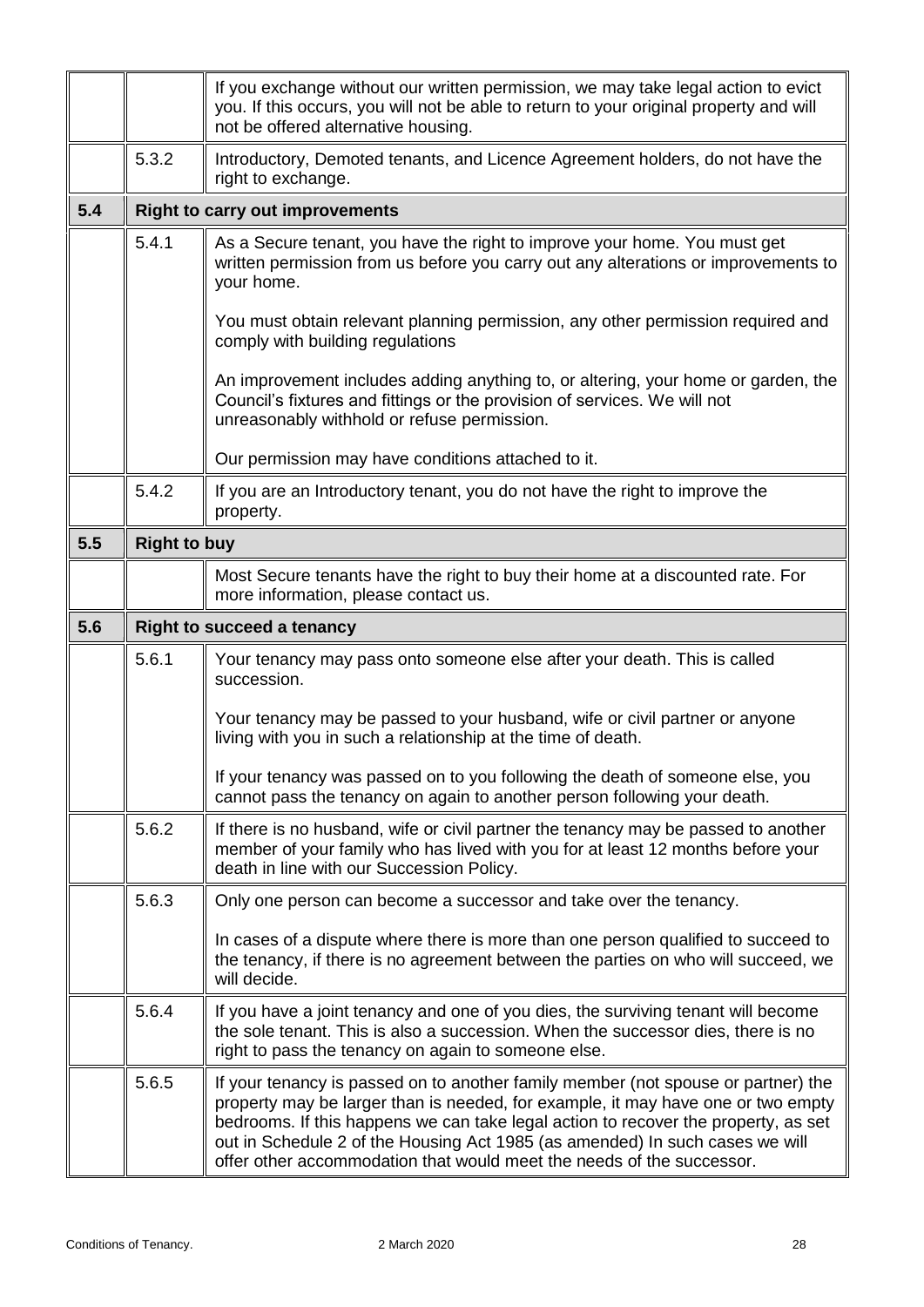|     | 5.6.7                  | If you are an Introductory tenant when you die the person who we transfer the<br>property to will also be an Introductory tenant for the remaining introductory period<br>of the tenancy.                              |
|-----|------------------------|------------------------------------------------------------------------------------------------------------------------------------------------------------------------------------------------------------------------|
|     | 5.6.8                  | If you are a Demoted tenant when you die the person who we transfer the tenancy<br>to will also be a Demoted tenant.                                                                                                   |
| 5.7 | <b>Right to repair</b> |                                                                                                                                                                                                                        |
|     |                        | Secure tenants can exercise a right to repair in certain circumstances if the<br>Council do not do certain urgent repairs in time.                                                                                     |
|     |                        | If you feel we have not met our repair obligations, more information is available<br>on-line, or seek independent advice from a solicitor, law centre, CAB or other<br>recognised and qualified person.                |
| 5.8 |                        | <b>Right to consultation and information</b>                                                                                                                                                                           |
|     |                        | All tenants have the right to be consulted and have their views considered on how<br>we manage their homes. This includes:                                                                                             |
|     |                        | managing, maintaining, improving or demolishing homes;                                                                                                                                                                 |
|     |                        | providing services or amenities;<br>$\bullet$<br>changes in the practice or policy of the Council which are substantial and<br>likely to affect a number of tenants;                                                   |
|     |                        | you have the right to be informed about our allocation polices.                                                                                                                                                        |
| 5.9 | <b>Complaints</b>      |                                                                                                                                                                                                                        |
|     |                        | If you think we have not done what is agreed in these conditions, please write to<br>the Director of Housing or contact us by any method set out in this agreement.<br>You must say how we have broken the conditions. |
|     |                        | If you are not happy with the response you should make a complaint to the<br>Council                                                                                                                                   |
|     |                        | You may want to get support or advice from:                                                                                                                                                                            |
|     |                        | Your local Councillor;<br>$\bullet$                                                                                                                                                                                    |
|     |                        | The Citizens Advice Bureau;<br>$\bullet$                                                                                                                                                                               |
|     |                        | A law centre:                                                                                                                                                                                                          |
|     |                        | A solicitor.                                                                                                                                                                                                           |

| <b>PART 6 - DATA PROTECTION</b> |     |                                                                                                                                                                                                                                                                                                                                                                                                                                                            |
|---------------------------------|-----|------------------------------------------------------------------------------------------------------------------------------------------------------------------------------------------------------------------------------------------------------------------------------------------------------------------------------------------------------------------------------------------------------------------------------------------------------------|
|                                 | 6.1 | Any personal data that you provide will be processed in accordance with current<br>data protection laws. It will be used by Leicester City Council and our partners to<br>deliver and improve services and fulfil our legal duties. We will not disclose any<br>personal information to anyone else unless required or allowed to do so by law.<br>Read more about how we use personal data in our Privacy Notice on our website:<br>www.leicester.gov.uk. |
|                                 | 6.2 | We will share your contact and other relevant information with agencies and<br>contractors where this fulfils our requirements as a landlord.                                                                                                                                                                                                                                                                                                              |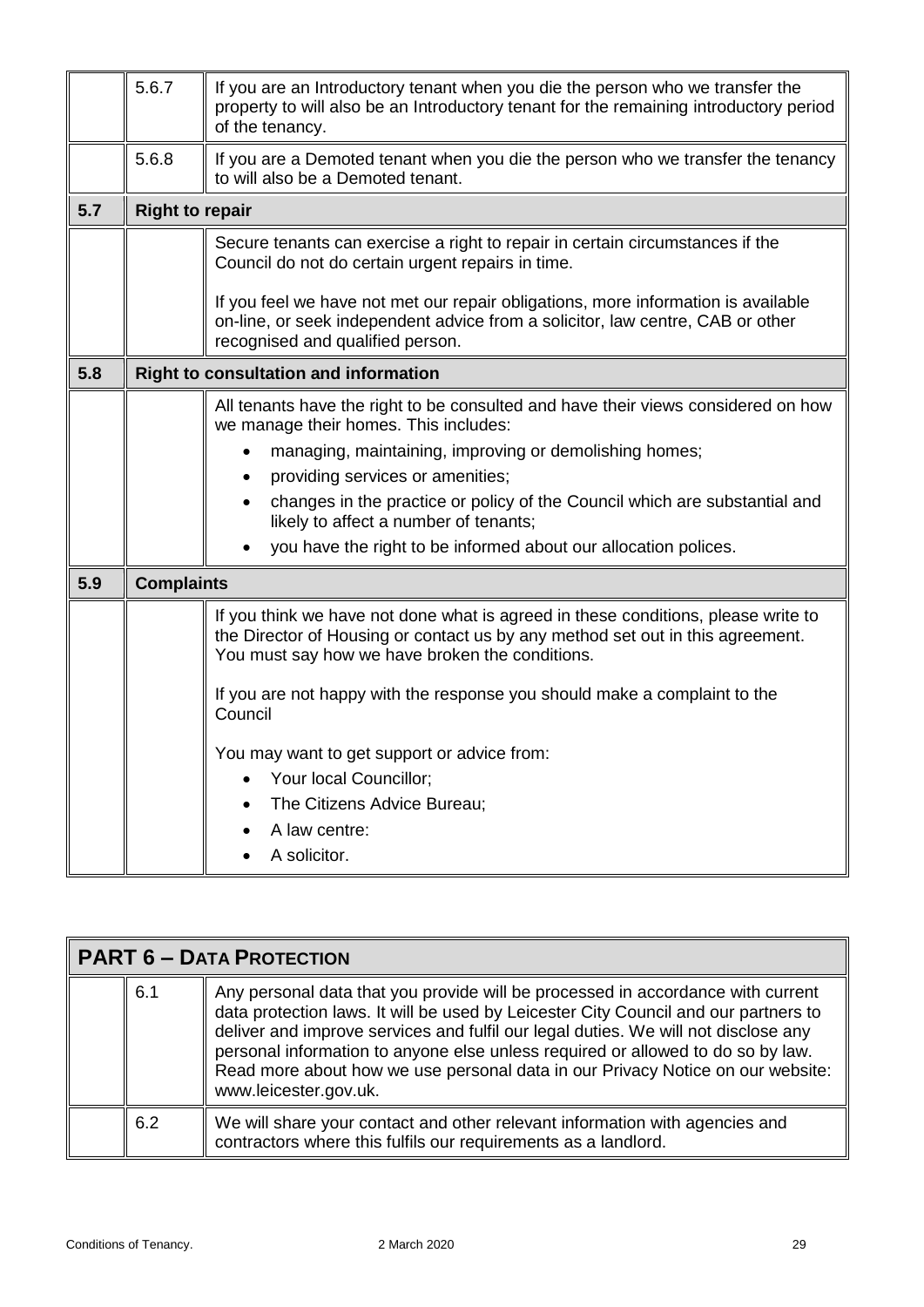| <b>PART 7 - ENDING YOUR TENANCY</b> |     |                                                                                                                                                                                                                                                                                                                                                                                                                        |
|-------------------------------------|-----|------------------------------------------------------------------------------------------------------------------------------------------------------------------------------------------------------------------------------------------------------------------------------------------------------------------------------------------------------------------------------------------------------------------------|
|                                     | 7.1 | If you wish to end your tenancy you must give us four clear weeks' notice in<br>writing.                                                                                                                                                                                                                                                                                                                               |
|                                     |     | If you do not give this notice, or you give less than 4 weeks' notice, you will be<br>breaking this condition and you may be charged an amount for damages of up to<br>the equivalent of 4 weeks' rent from when you notify us.                                                                                                                                                                                        |
|                                     |     | Your tenancy may also be ended by a Court Order, or if you surrender it. If you<br>surrender your tenancy you must give us full vacant possession.                                                                                                                                                                                                                                                                     |
|                                     |     | You will still be liable for four weeks rent.                                                                                                                                                                                                                                                                                                                                                                          |
|                                     | 7.2 | You, and everyone else living with you, must move out and give us vacant<br>possession.                                                                                                                                                                                                                                                                                                                                |
|                                     |     | You must give us back all the sets of keys before your tenancy can be ended.<br>Keys must be returned to us no later than 12 noon on the date they are due.                                                                                                                                                                                                                                                            |
|                                     |     | If you do not give vacant possession at the end of the tenancy you will continue to<br>be responsible for the rent and other charges and we may pursue you for any debt<br>you owe us.                                                                                                                                                                                                                                 |
|                                     | 7.3 | If the tenancy ends because the tenant has died (or in any other special cases) we<br>may accept a shorter period of notice, but not less than one week, from their<br>representative. The tenant's representative must clear the property of all<br>possessions and rubbish before we will end the tenancy.<br>Failure to return the key or to clear the property may mean a charge against the<br>deceased's estate. |
|                                     | 7.4 | If you have a joint tenancy, either tenant can end the whole tenancy. A joint<br>tenancy will end after four weeks' written notice of termination has been given by<br>either or both of the joint tenants.                                                                                                                                                                                                            |
|                                     |     | The remaining person will have no entitlement to remain in the property.                                                                                                                                                                                                                                                                                                                                               |
|                                     | 7.5 | If requested by the Council, you must allow Council officers and contractors to<br>enter the property by appointment to carry out an interim inspection of its condition<br>prior to your vacating the property.                                                                                                                                                                                                       |
|                                     |     | You can, if you wish, request such an inspection during the four-week notice<br>period. This inspection will enable the Council to check for alterations or repairs to<br>your home. You may need to rectify these before you leave the property,<br>otherwise, the Council will carry out such works and may recharge you for this.                                                                                   |
|                                     |     | Any inspection carried out while you are still in occupation will only be a visual<br>inspection due to your furnishings still being in place. This should not be taken as<br>final, as a full inspection will be carried after you have left.                                                                                                                                                                         |
|                                     |     | Please note that you will have no right/opportunity to remedy alterations or defects<br>after the tenancy has ended.                                                                                                                                                                                                                                                                                                   |
|                                     | 7.6 | Once you have given us notice, you must allow the Council to undertake viewings<br>of the property, with or without prospective tenants. We may take a video to show<br>the layout of the property to prospective tenants. This will be by appointment at a<br>reasonable time.                                                                                                                                        |
|                                     | 7.7 | You must leave the property and garden in a clean and tidy condition, having<br>removed all your possessions and rubbish from the property, garden, outdoor                                                                                                                                                                                                                                                            |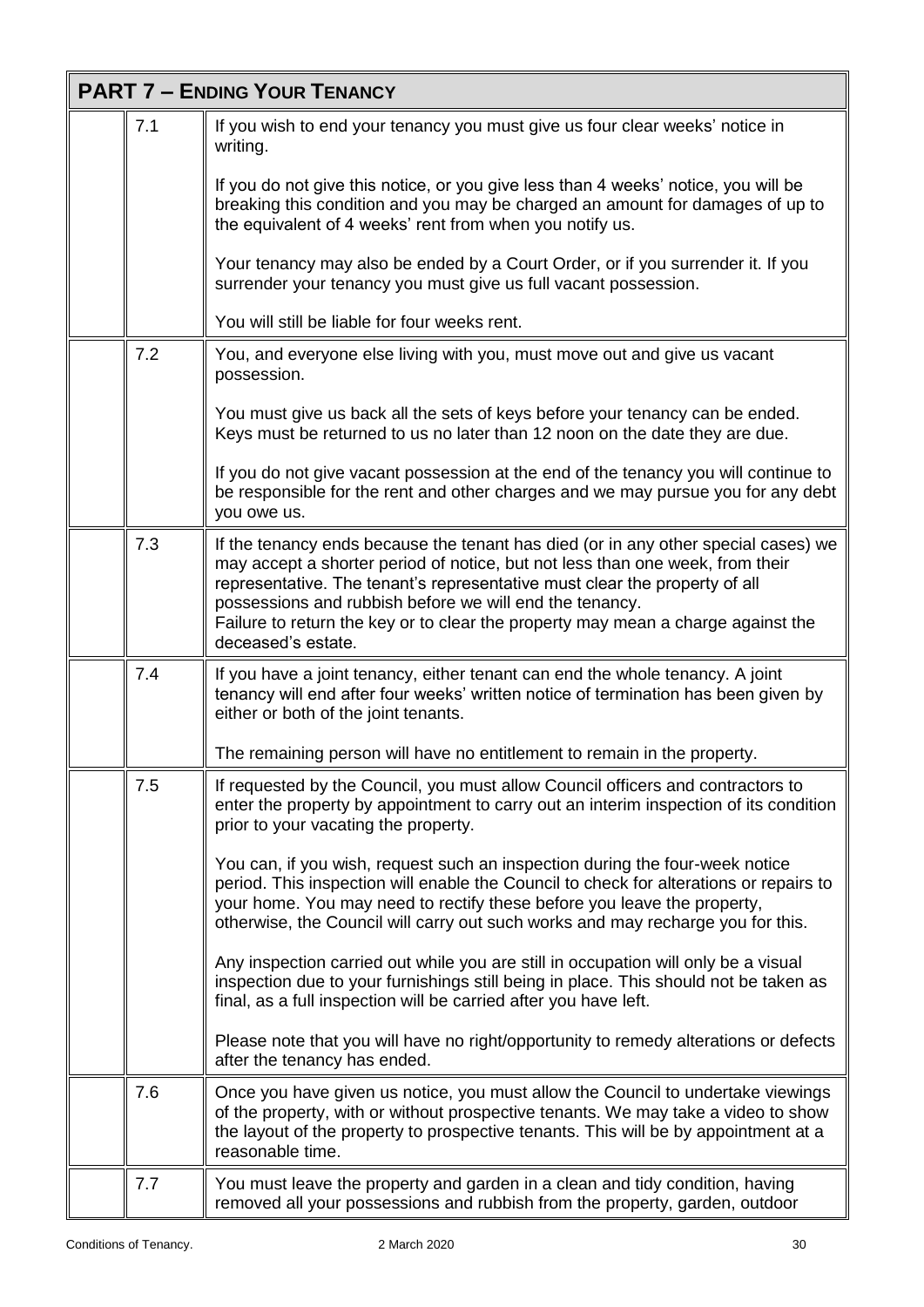|      | structures (e.g. shed) and communal areas. If we have to clean the property after<br>you have vacated it or dispose of your possessions and rubbish, you will be<br>charged for the cost incurred by the Council in doing so.<br>If the possessions are of any value, they may be sold to offset these charges.                                                                                                                                                                                                                                                                                                                                                                                                                                                   |
|------|-------------------------------------------------------------------------------------------------------------------------------------------------------------------------------------------------------------------------------------------------------------------------------------------------------------------------------------------------------------------------------------------------------------------------------------------------------------------------------------------------------------------------------------------------------------------------------------------------------------------------------------------------------------------------------------------------------------------------------------------------------------------|
| 7.8  | When you leave, you must give us a forwarding address. If you do not, we may<br>not be able to contact you to refund any money due to you, for example overpaid<br>rent or heating refund.                                                                                                                                                                                                                                                                                                                                                                                                                                                                                                                                                                        |
| 7.9  | If we find goods or possessions of yours of any value in the property after you<br>have left and given us vacant possession, we will make reasonable attempts to<br>contact you to return them.<br>If we cannot find you, and you owe us money at the end of your tenancy, we can<br>sell the items, keeping the proceeds to offset any costs we have incurred (e.g.<br>storage, selling fees, disposal costs or other reasonable costs), or in satisfaction<br>of any rent arrears or other debts arising out of the tenancy.<br>As provided for under Section 41 of the Local Government (Miscellaneous<br>Provisions) Act, 1982, the Council may, after making proper efforts to contact the<br>former tenant, dispose of any goods left behind as we see fit. |
| 7.10 | You are responsible for ensuring that all gas and electrical appliances that belong<br>to you are appropriately and safely disconnected and removed from the property.<br>Gas appliances should only be disconnected by a Gas Safe registered engineer.                                                                                                                                                                                                                                                                                                                                                                                                                                                                                                           |
| 7.11 | We may recharge you for the cost of clearing, cleaning or repairing the inside or<br>outside of the property when you leave, if, in our opinion, the damage was caused<br>by neglect, vandalism, an alteration or because you failed to report repairs to us.                                                                                                                                                                                                                                                                                                                                                                                                                                                                                                     |